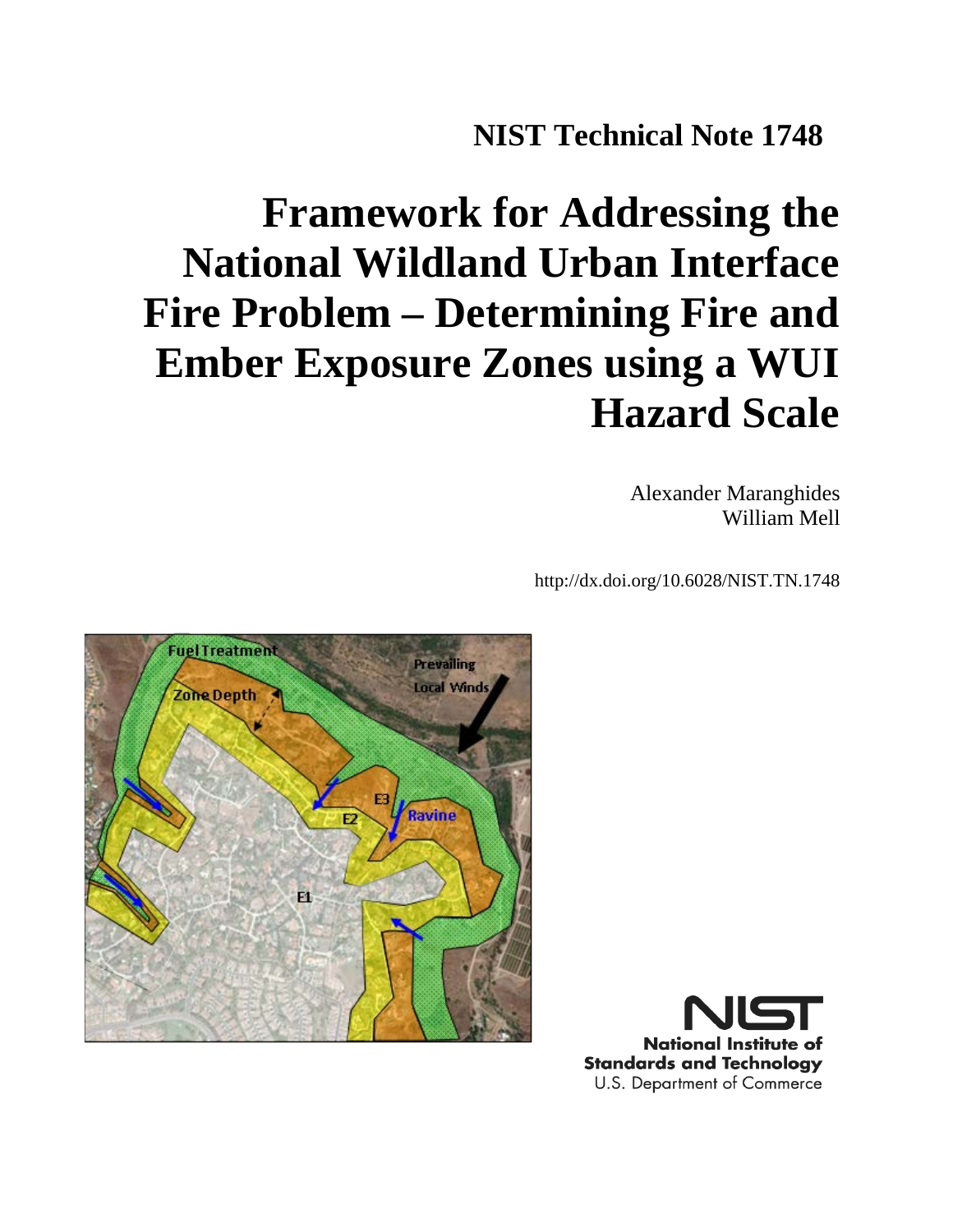# **NIST Technical Note 1748**

# **Framework for Addressing the National Wildland Urban Interface Fire Problem – Determining Fire and Ember Exposure Zones using a WUI Hazard Scale**

Alexander Maranghides *Engineering Laboratory Fire Research Division*

William Mell *U.S. Forest Service Fire and Environmental Research Applications Team Pacific Northwest Research Station Seattle, WA 98103*

http://dx.doi.org/10.6028/NIST.TN.1748

January 2013



U.S. Department of Commerce *Rebecca Blank, Acting Secretary*

National Institute of Standards and Technology *Patrick D. Gallagher, Under Secretary of Commerce for Standards and Technology and Director*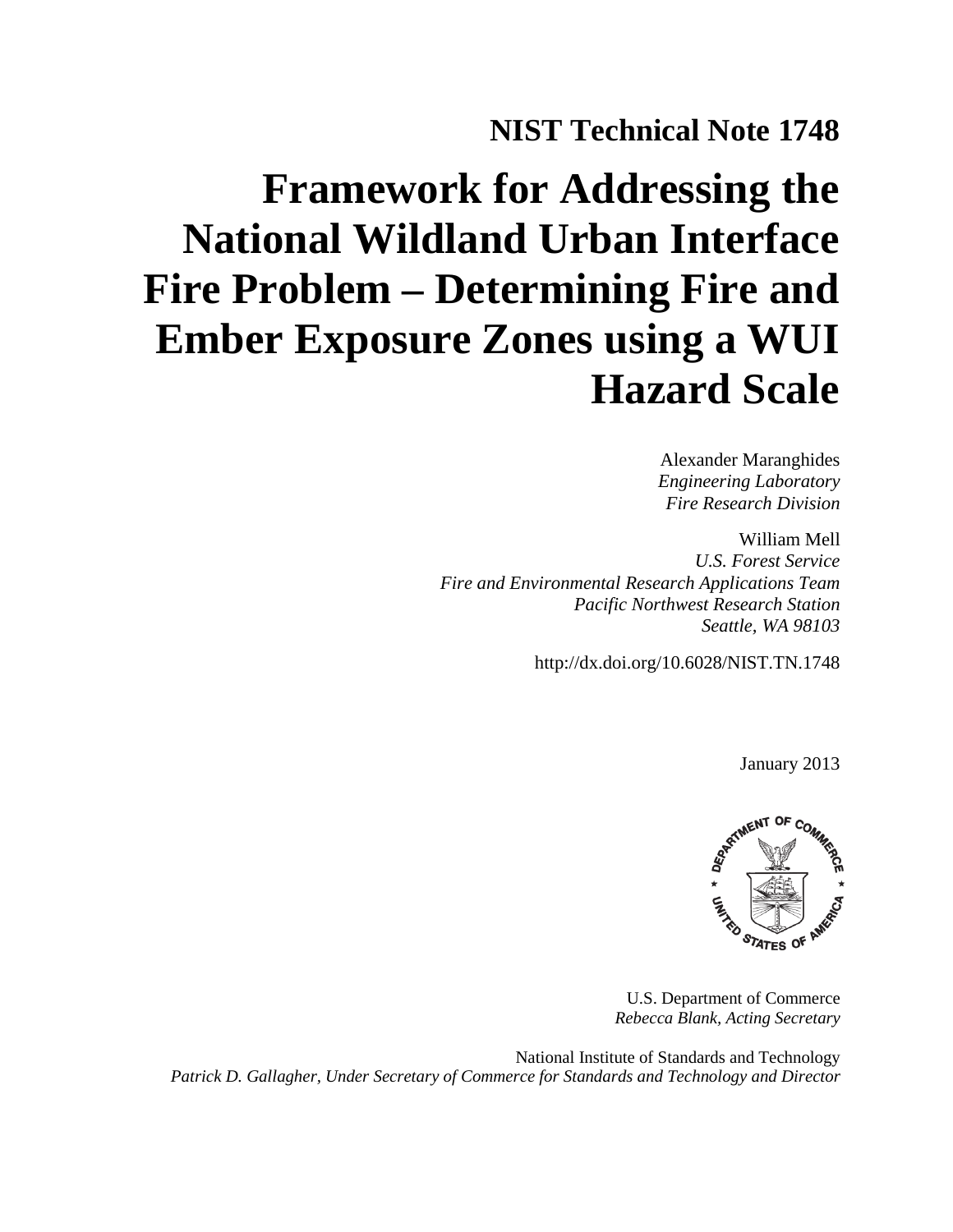Certain commercial entities, equipment, or materials may be identified in this document in order to describe an experimental procedure or concept adequately. Such identification is not intended to imply recommendation or endorsement by the National Institute of Standards and Technology, nor is it intended to imply that the entities, materials, or equipment are necessarily the best available for the purpose.

#### **National Institute of Standards and Technology Technical Note 1748 Natl. Inst. Stand. Technol. Technical Note 1748, 25 pages (January 2013)**

This publication was a joint effort between the National Institute of Standards and Technology and the United States Forest Service (USFS).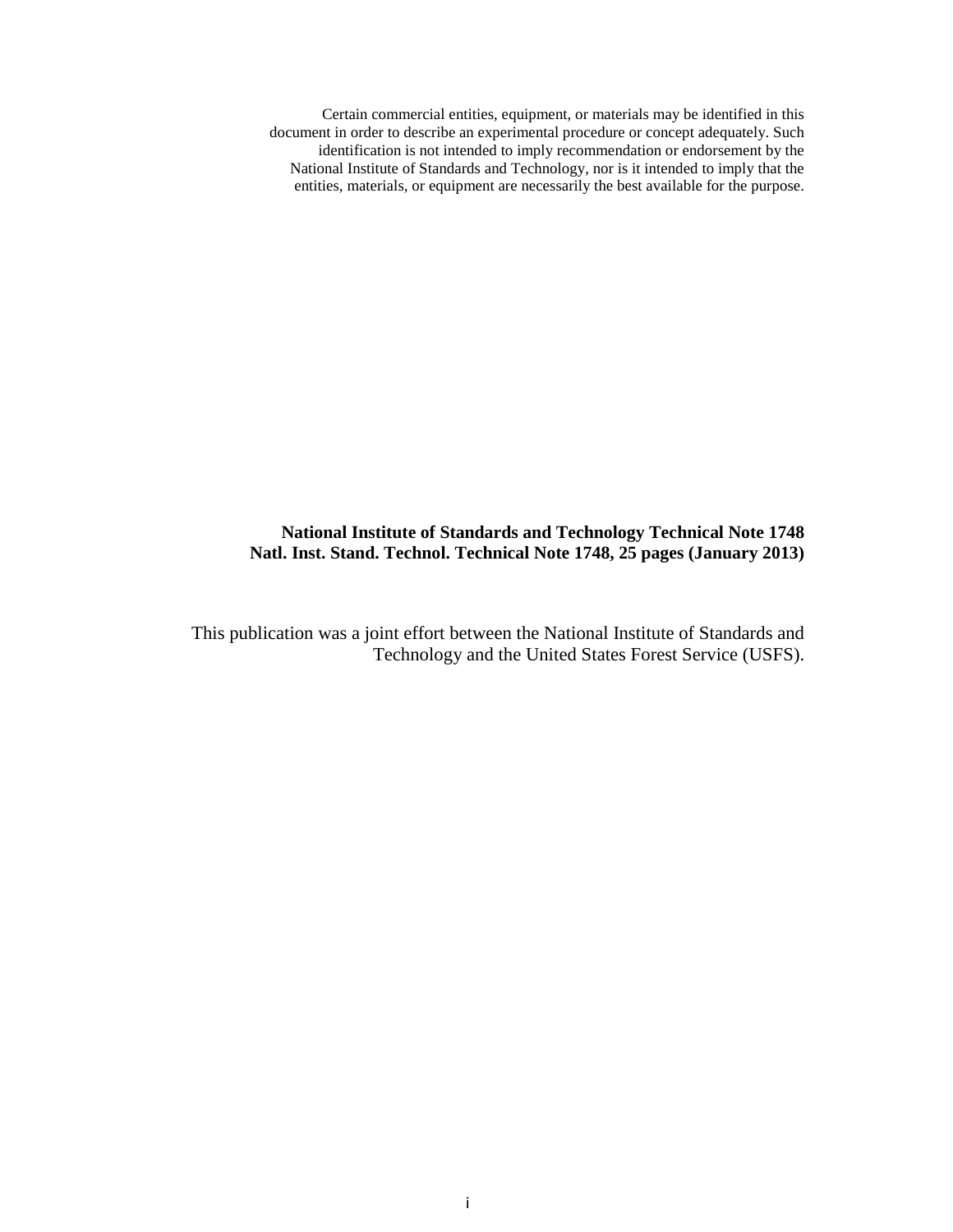# **Table of Contents**

| 6.1. Building Construction Attributes and Landscaping for Protection against Embers |  |
|-------------------------------------------------------------------------------------|--|
|                                                                                     |  |
| 6.2. Building Construction and Landscaping Attributes for Protection against Fire14 |  |
|                                                                                     |  |
|                                                                                     |  |
| 6.5. Designing a New Community Using the WUI-Hazard Scale17                         |  |
|                                                                                     |  |
|                                                                                     |  |
|                                                                                     |  |
|                                                                                     |  |
|                                                                                     |  |
|                                                                                     |  |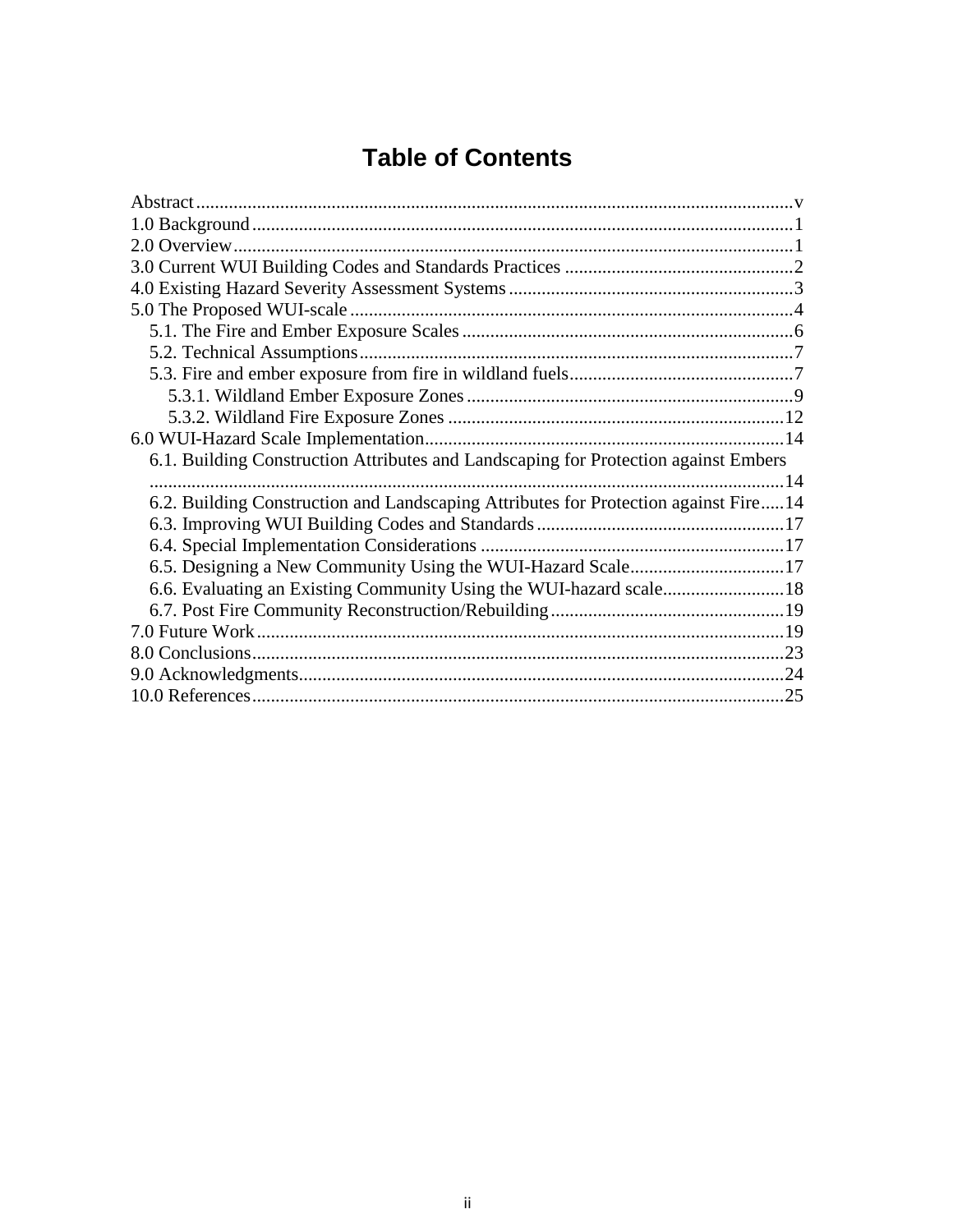# **List of Tables**

| Table 3: Representative Ember Zone (E-zone) Fuel, Terrain and Local Weather 10  |  |
|---------------------------------------------------------------------------------|--|
|                                                                                 |  |
| Table 5: Fire and Ember Exposures and Threat to Homeowners and Fire Fighters 16 |  |
|                                                                                 |  |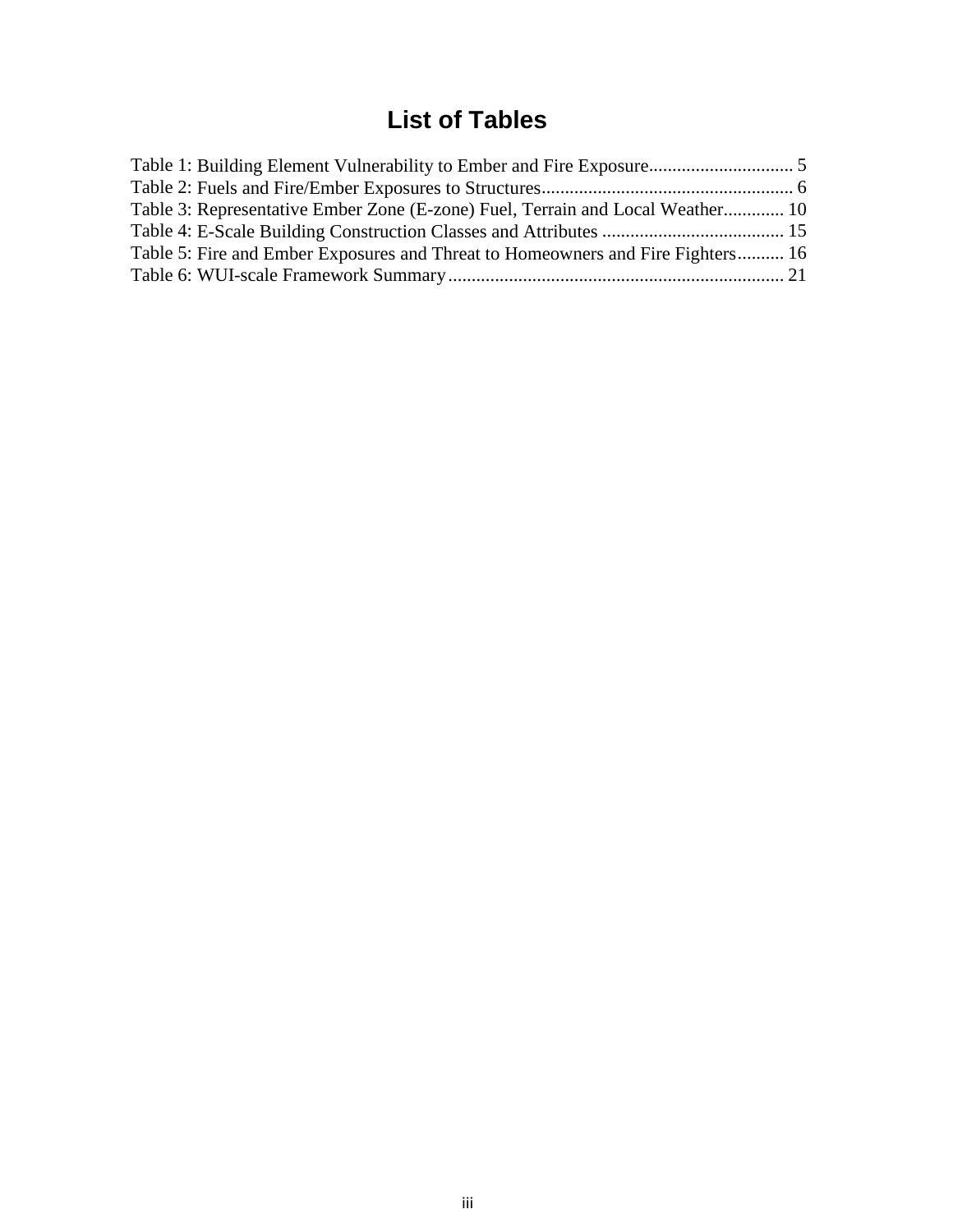# **List of Figures**

| Figure 6: Reducing WUI building Losses; Coupling Ember Exposure to Building               |  |
|-------------------------------------------------------------------------------------------|--|
|                                                                                           |  |
| Figure 7: Defensive Actions - reducing exposure and/or reducing ignition vulnerability 16 |  |
| Figure 8: Illustration of wildland ember exposure on community surrounded fuel            |  |
|                                                                                           |  |
|                                                                                           |  |
| Figure 10: Snapshot from a computer simulation, using the Wildland-urban interface Fire   |  |
| Dynamics Simulator (WFDS), <sup>18</sup> of a WUI fire in Worley, Idaho. Tree locations   |  |
|                                                                                           |  |
|                                                                                           |  |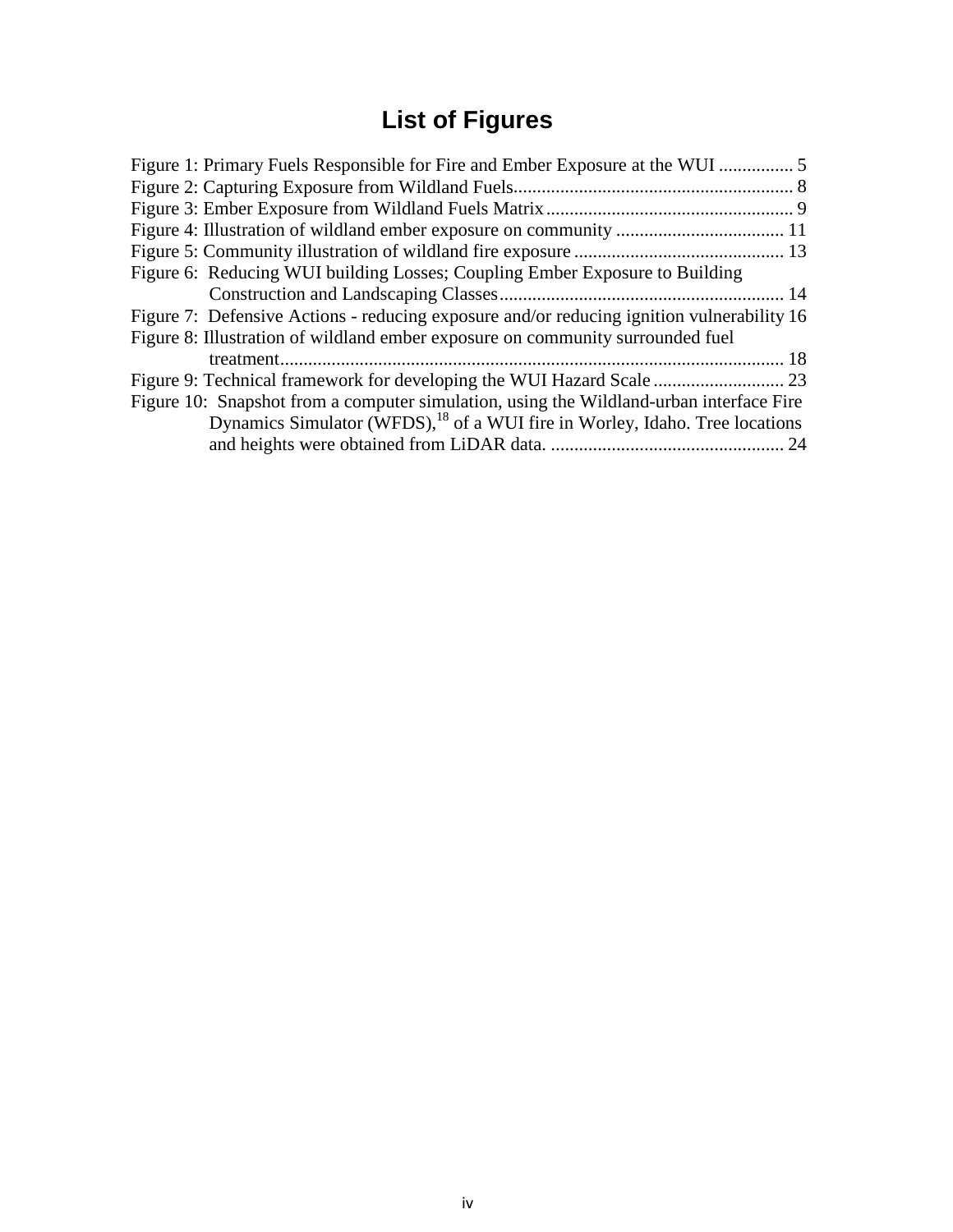#### **Framework for Addressing the National Wildland Urban Interface Fire Problem – Determining Fire and Ember Exposure Zones using a WUI Hazard Scale**

**By**

**Alexander Maranghides and William Mell**

#### **Abstract**

<span id="page-6-0"></span>Destruction of homes and businesses from Wildland Urban Interface (WUI) fires has been steadily escalating as have the fire suppression costs associated with them. Since 2000, in the United States, over 3,000 homes per year are lost to WUI fires. This is compared to about 900 homes in the 1990s, and 400 homes in the 1970s. In 2011, in Texas alone, over 2,000 homes were destroyed during WUI fires. The WUI fire problem affects both existing communities and new construction. In the U.S, the problem is most acute in the western and southern states; however, WUI fires have also recently destroyed homes in the Mid-Atlantic States and the Pacific Northwest.

One of the fundamental issues driving the destruction of homes at the interface is the very limited coupling between building codes and standards and potential fire and ember exposure. The limited exposure information currently available does not address the full range of realistic WUI exposures and offers little context for the design of ignition resistant landscapes and buildings. While the principles of ignition and fire spread at the WUI have been known, actual exposure quantification has been very limited. The resulting gap between exposure and structure ignition has therefore resulted in a lack of tested and implementable hazard mitigation solutions. As an example, there is currently little quantifiable information that links the ember generation from wildland fuels to building assemblies testing.

A WUI fire and ember exposure scale (WUI-scale) needs to be created to help consistently quantify the expected severity of WUI fire events based on measures, or scales, of expected ember and fire exposure. Once established, these technically based ember and fire exposures for the WUI can form the technical foundation for the development of a set of performance based building codes aimed at providing a level of structure ignition protection commensurate with the expected fire and/or ember exposure.

The concept is based on quantifying expected fire and ember exposure throughout an existing WUI community. The proposed WUI-scale can be used to explicitly identify WUI areas that have a fire problem, as opposed to areas that meet housing density or wildland vegetation requirements as is frequently done. The scale can therefore be used to provide the boundaries where specific land use and/or building construction regulations would apply. Finally, the exposure scale can be used for both new and existing WUI communities.

KEY WORDS: Wildland Urban Interface, WUI, fire behavior, fire exposure, ember exposure, WUI exposure scale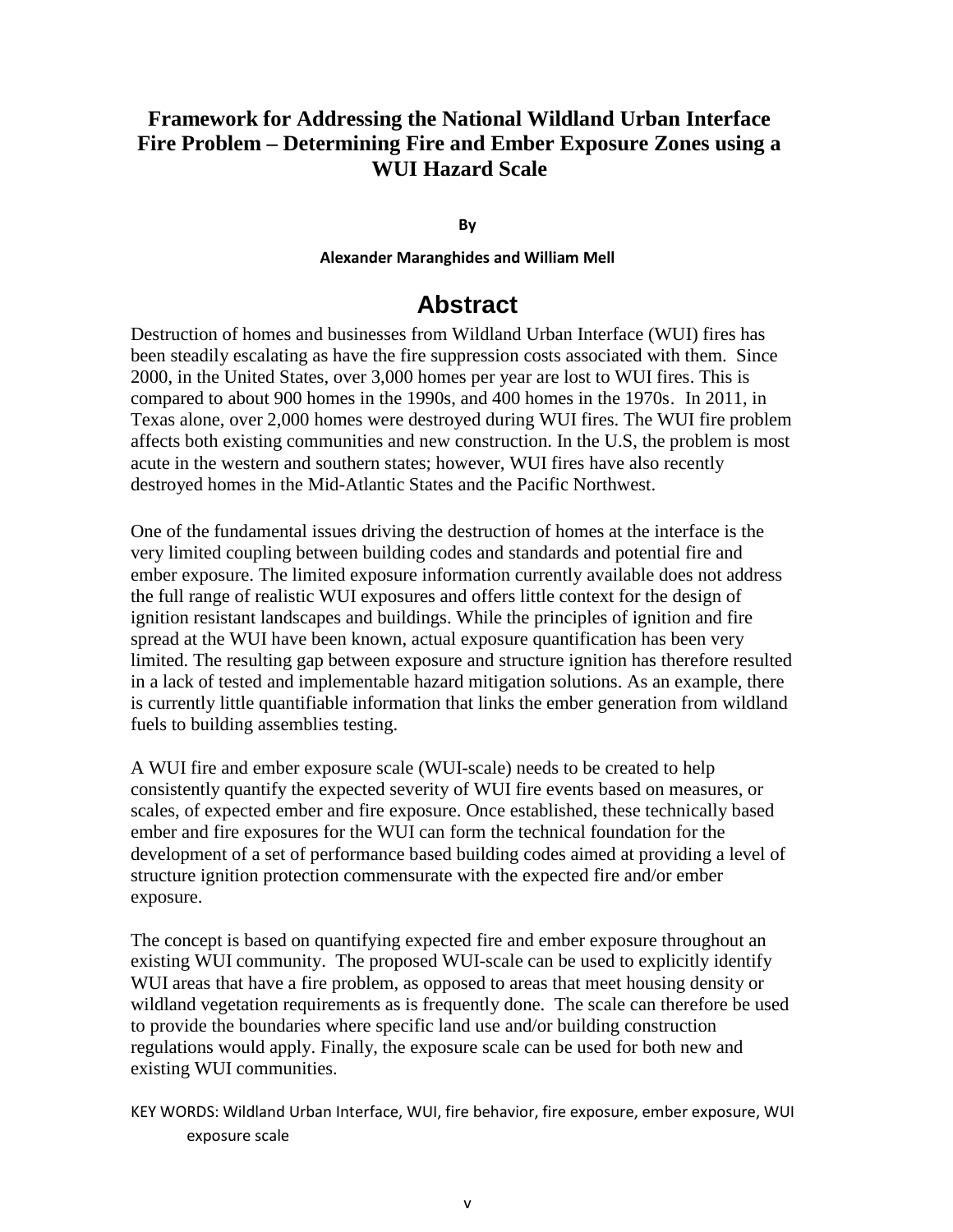# <span id="page-7-0"></span>**1.0 Background**

Destruction of homes and businesses from Wildland Urban Interface (WUI) fires have been steadily escalating as have the fire suppression costs associated with them.<sup>1</sup> Since 2000, in the U.S., over 3,000 homes per year are lost to WUI fires. This is compared to about 900 homes [i](#page-32-0)n the 1990s, and  $\overline{400}$  homes in the 1970s.<sup>i</sup> In 2011, in Texas alone, over 2,000 homes were destroyed during WUI fires. If The WUI fire problem affects both existing communities and new construction. In the U.S, the problem is most acute in the western and southern states; however, WUI fires recently have destroyed homes in the Mid-Atlantic States and the Pacific Northwest.

WUI fires present a unique challenge to the fire fighting and fire protection engineering communities. The scale of the events can be vast, spanning in many cases over 40,000 ha (100,000 acres). The moving fire perimeter can be tens of kilometers long with potentially thousands of structures at risk. The severity of the fire is dependent on vegetative (wildland and ornamental) and structural fuels, topography, and weather. Compared to hurricanes and earthquakes, fire intensity can vary significantly over relatively short distances (fractions of a kilometer) requiring complex fire suppression and evacuation operations.

There are many WUI definitions based on different attributes including vegetative fuels or population density. In the Federal Registrar "the urban wildland interface community exists where humans and their development meet or intermix with wildland fuel." [iii](#page-32-2) Further WUI sub-characterizations include interface, intermix and occluded type communities. Attempts have been made to characterize the hazard as well as the risk; however, results have been mixed due primarily to the diverse nature of the objectives driving the definitions.

# <span id="page-7-1"></span>**2.0 Overview**

One of the fundamental issues driving the destruction of homes at the interface is the very limited coupling between building codes and standards and potential fire and ember exposure. The limited exposure information currently available does not address the full range of realistic WUI exposures and offers little context for the design of ignition resistant landscapes and buildings. While the principles of ignition and fire spread at the WUI have been known, actual exposure quantification has not taken place. The resulting gap between exposure and structure ignition therefore has resulted in a lack of tested and implementable hazard mitigation solutions.

A WUI fire and ember exposure scale (WUI-scale) needs to be created to help consistently quantify the expected severity of WUI fire events based on measures, or scales, of expected ember and fire exposure. Once established, these technically based ember and fire exposures for the WUI can form the technical foundation for a set of performance based building codes aimed at providing a level of structure ignition protection commensurate with the expected fire and/or ember exposure.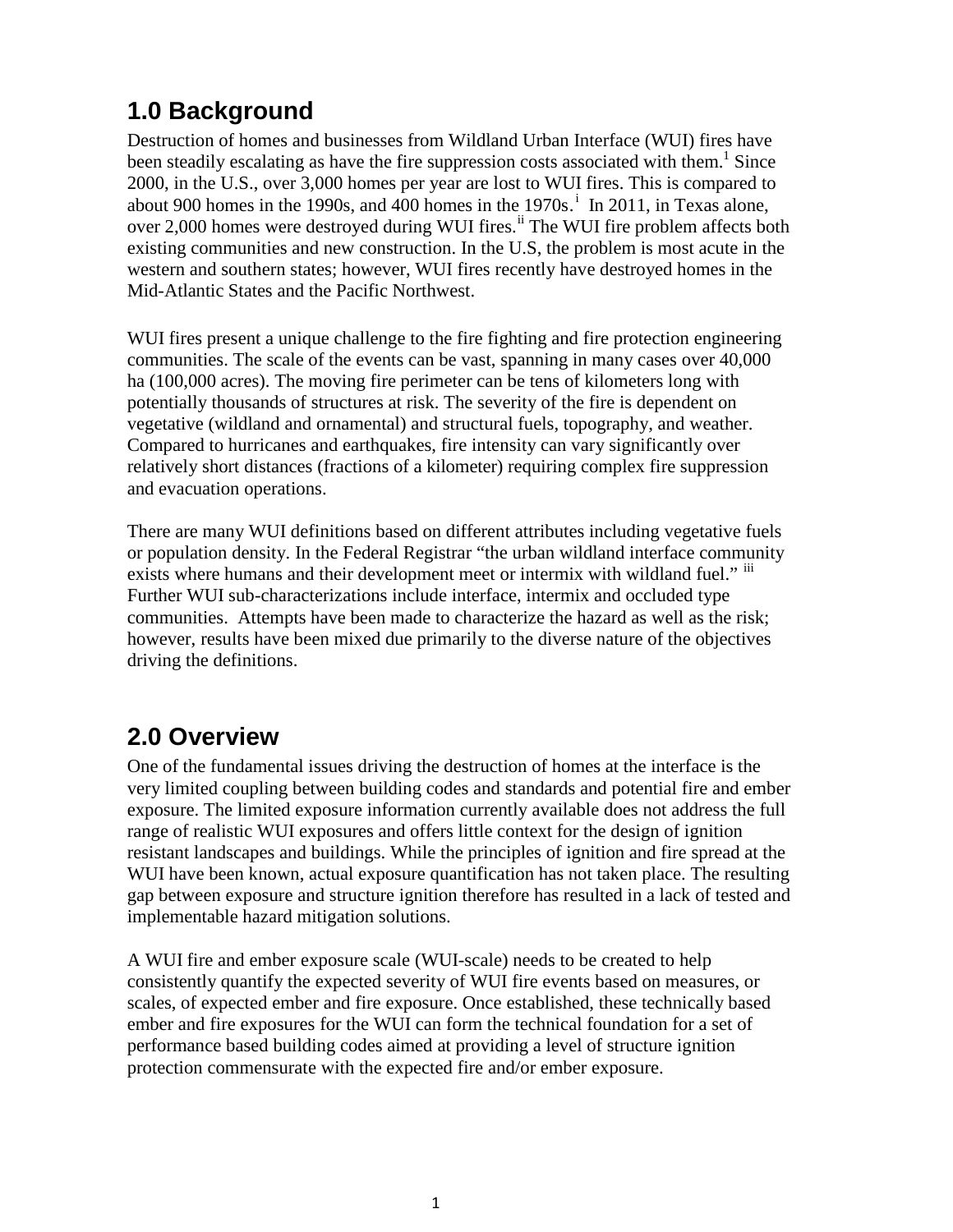The concept is based on quantifying expected fire and ember exposure throughout an existing WUI community. The proposed WUI-scale can be used to explicitly identify WUI areas that have a fire problem, as opposed to areas that meet housing density or wildland vegetation requirements. The scale therefore can be used to provide the boundaries where specific land use and/or building construction regulations would apply. Lastly, the exposure scale can be used for both new and existing WUI communities.

# <span id="page-8-0"></span>**3.0 Current WUI Building Codes and Standards Practices**

WUI building construction is influenced by codes and standards developed from the cumulative expertise and experience of the participating committee members. This includes the evaluation of structural performance during past WUI fires, limited laboratory work, and very limited WUI fire modeling. WUI post-fire assessments consider structural performance, and if conducted systematically, should be used as part of a comprehensive approach that includes laboratory and full scale experiments as well as computer modeling to guide and confirm the effectiveness of changes to buildings codes, standards and best practices. To date, post-fire WUI field data collections<sup>[iv](#page-32-3), [v](#page-32-4)</sup> have failed to address three critical components:

#### *1. Impact of Defensive Actions*

The influences of defensive actions are typically not considered. This critical information can be collected post-event through discussions with the first responders and homeowners, albeit with significant effort. Certain defensive actions taken by fire fighters, police, home owners or others are readily apparent to the trained first responder conducting a post-fire study. Many times, however, information on defensive actions is lost and, as a result, structure survivability can be misinterpreted. For example, the initial information collected within The Trails community in San Diego, after the 2007 Witch/Guejito fires, suggested that very limited defensive actions occurred within the community. Subsequently, more comprehensive data collection and discussions with homeowners and first responders determined that one out of every three structures in that community had been defended. Without this information on defensive actions, a complete assessment of the relevant factors underlying the survivability of structures could not be assessed.<sup>[vi](#page-32-5)</sup>

#### <span id="page-8-1"></span>*2. Systematic Documentation of Structure Response to WUI Fires*

Second, until recently, a systematic method for documenting structure response and exposure, throughout the area exposed to a WUI fire, has not been developed or applied. A systematic approach of documenting *all* the structures within the fire perimeter, or a community of interest, will support a significantly more reliable assessment of structure ignition vulnerabilities. Documenting only destroyed and damaged structures can result in erroneous data interpretation with respect to structural ignitions. Here is an example: at The Trails community in San Diego, CA, the Witch/Guejito fires in 2007 destroyed 74 homes and damaged 16. Out of the 74 destroyed homes, 12 had wood shake roofs (of varying ages and treatments), while 37 had Spanish tile roofs (with and without bird stops), 24 had composite roofs, and there was one metal roof. The wood shake roofs accounted for 16% of the destroyed structures, while the Spanish tile roofs were 50% of the destroyed structures. There were a total of 245 structures within the fire at The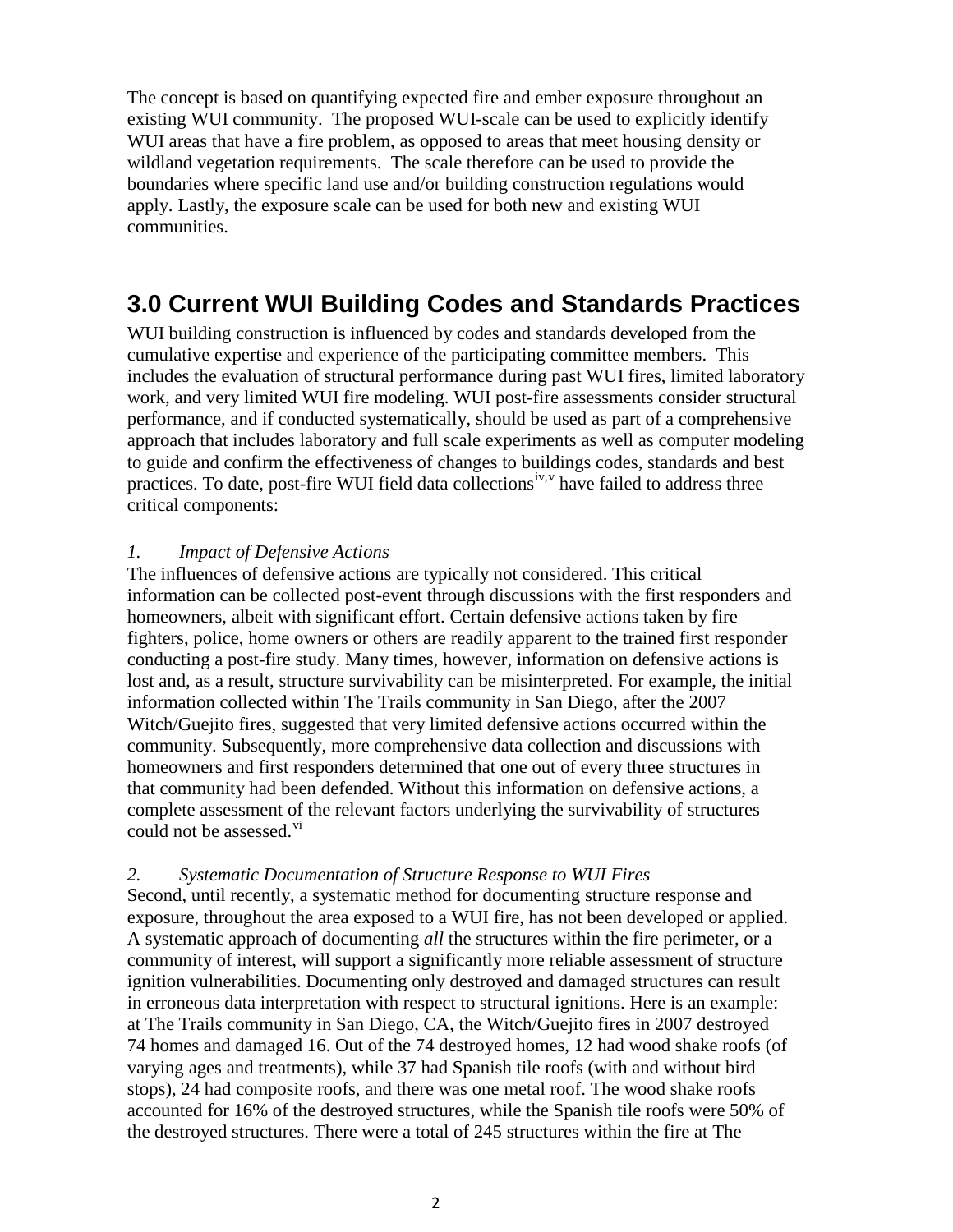Trails. Considering the performance of all roofs within the fireline, 100% of the wood shake roofs exposed were destroyed while only 24% of Spanish tile roofs were destroyed. By documenting all structures within the fire line, the relatively high (all other factors being equal) vulnerability of wood shake roofs stands out. This baseline comparison is critical to understanding the true impact of different construction and landscaping attributes to structure survivability. While quantifying structure survivability is a complex process that involves construction particulars and measures of fire and ember exposure, the above example illustrates how misleading partial information can be.

#### *3. Quantification of Fire and Ember Exposure*

There is a lack of consistently applied measures to characterize fire and ember exposures during WUI fire events. This is one of the key constraints to improving the understanding of structure survivability and is essential to the development and assessment of implementable national WUI hazard reduction methodologies. A common yardstick for exposure will enable reliable comparison of the relative performance of different hazard reduction solutions. The response of a structure exposed to a severe ember assault cannot be compared to the response of a structure that experienced only a minor ember attack. Only by using a common yardstick of exposure can comparisons be made within and across different WUI fire incidents.

#### <span id="page-9-0"></span>**4.0 Existing Hazard Severity Assessment Systems**

An example of an existing community-scale hazard severity assessment program is the one developed by California Department of Forestry and Fire Protection (CAL FIRE). The CAL FIRE and Resource Assessment Program (FRAP) Fire Hazard Severity Zones<sup>4</sup> is used to determine fire hazard on a 9 m (30 ft) grid. This information is applied in areas under State jurisdiction. The assessment was done for all of California and was used by the State Responsibility Areas (SRA) for stricter requirements and provide an avenue for Local Responsibility Areas (LRA) to use stricter construction for new construction) to identify where the stricter California<sup>[vii](#page-32-6)</sup> WUI construction building code are required for new construction. The FRAP Fire Hazard Severity Zones are geographical areas designated pursuant to California Public Resources Codes Sections 4201 through 4204 and classified as Very High, High, or Moderate in State Responsibility Areas, or as Local Agency Very High Fire Hazard Severity Zones designated pursuant to California Government Code, Sections 51175 through 51189."[viii](#page-32-7) The FRAP program is one of the few programs in the U.S. that links fire severity (exposure) and building codes (construction attributes). While the FRAP program links expected exposure to specific building code requirements, its classification system focuses primarily on proximity to wildland fuels and does not address the likelihood that buildings could be destroyed due to other fire and ember exposures such as from an adjacent burning structure. The FRAP system, with respect to building construction is two tiered: a structure is either in the WUI or it is not. This exposure classification system looks at wildland exposure as bimodal and does not address the likelihood that buildings could be destroyed from exposure sources other than from the wildlands. Other similar programs, but less complex WUI hazard rating systems exist and are implemented across the U.S.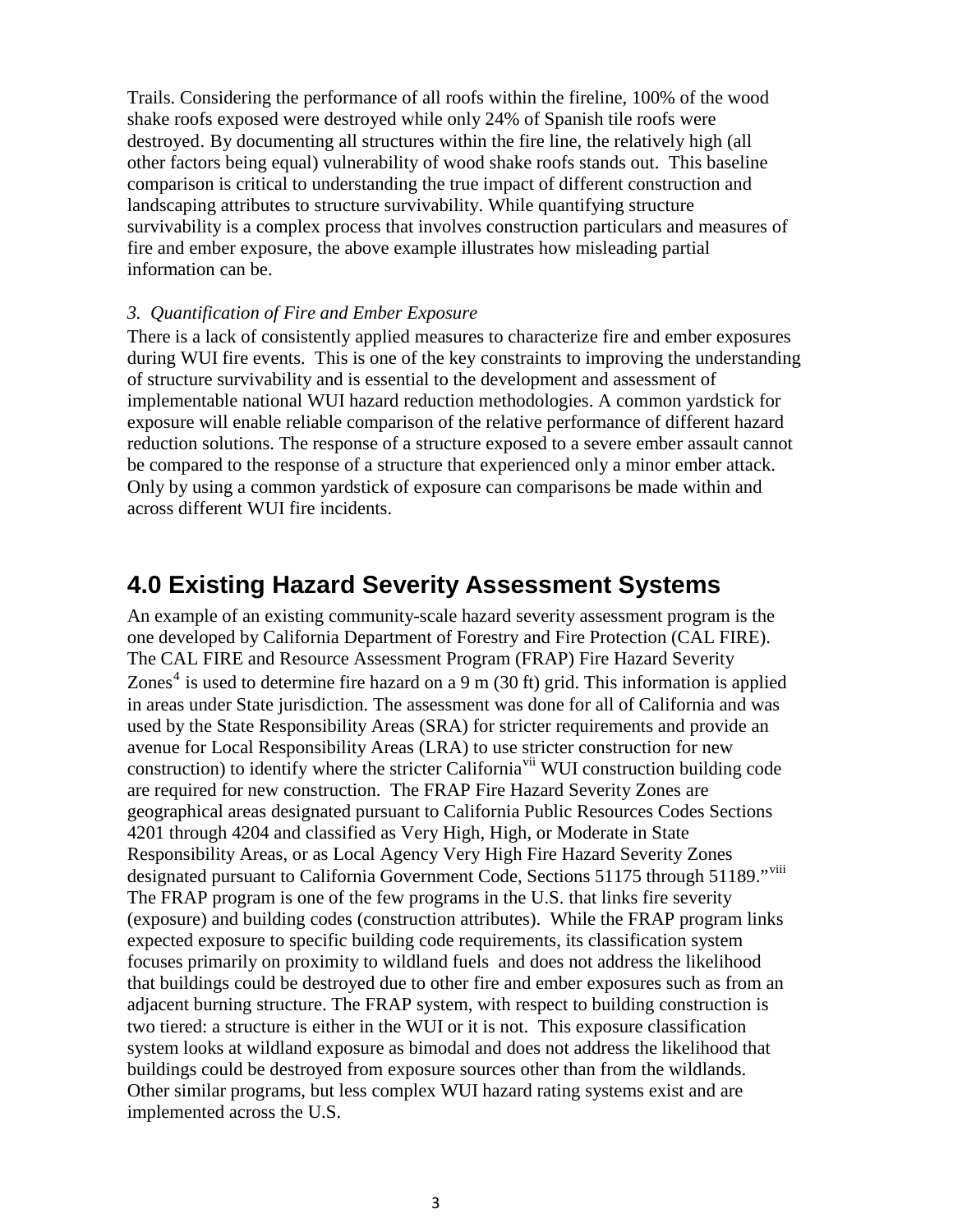The Home Ignition Zone (HIZ)<sup>[ix](#page-32-8)</sup> concept represents another WUI hazard severity assessment framework designed to be implemented at a parcel or structure level. The home ignition zone includes the home and an area surrounding the home within 100 to 200 feet (30 to 60 m). The method has been successfully used to educate homeowners on the different parameters affecting structure survivability. The primary limitation of the HIZ methodology in the context of this paper is that it does not offer a framework to link the fire and ember exposure threat to building codes and standards. An additional limitation of the HIZ system is that it does not account for different exposure scenarios. A framework similar to the HIZ is also used by the International Wildland-Urban Interface  $Code<sup>x</sup>$  $Code<sup>x</sup>$  $Code<sup>x</sup>$  as well as many other national and state hazard mitigation programs.

As mentioned earlier, it should be pointed out that, to date, WUI hazard assessment tools have generally not been developed using the results from a systematic and standardized field data collection methodology. This uncoupled approach limits the reliability of these tools as there has been no framework for coupling field exposure data to structure survivability. Additionally, there has been no coupling between ember/fire exposure and first responder and homeowner safety.

# <span id="page-10-0"></span>**5.0 The Proposed WUI-scale**

WUI fire events, unlike other natural disasters such as hurricanes, tornadoes and earthquakes, do not weaken with distance away from a well defined epicenter. Fire behavior in the wildlands and the WUI is a function of fuel (vegetative and structural), topography and local weather during the event. A fire and ember exposure driven WUI scale, therefore, needs to account for local and transient variations in fuel, topography and local weather. Using such a rating, an overall WUI area may receive a range of ratings. The ratings will reflect the potential severity of a WUI fire event at specific locations. This paper outlines the technical foundation for the creation of a WUI fire and ember exposure scale as well as a framework for linking the proposed scale to national WUI building codes and standards.

The WUI-scale is designed to quantify fire and ember exposure in the WUI over the range of fire and ember exposure conditions experienced by structures at the WUI. Fire and ember exposure can be traced to four primary sources: wildland fuels, ornamental vegetation and burning of structures (including homes, auxiliary buildings such as sheds and garages) and vehicles (figure 1). The WUI-scale is designed considering these sources as well as the local weather. These combined parameters are referred to as FTLW, short for <u>f</u>uels, topography, and local weather<sup>[1](#page-10-1)</sup>. In the proposed framework, an exposure rating is uncoupled from ignition, and the exposure rating is independent of the response of a particular structural element or landscaping attribute.

The proposed WUI-scale is developed with the primary objective of reducing the ignition risk of buildings in the WUI. This will be accomplished by linking the ignition resistance required of structures to anticipated exposures by using the exposure scale. During a WUI fire, a given structure can be exposed to fire and/or embers. Both threats

<span id="page-10-1"></span> $1$  Local weather here refers to local wind speed, wind direction, temperature and relative humidity.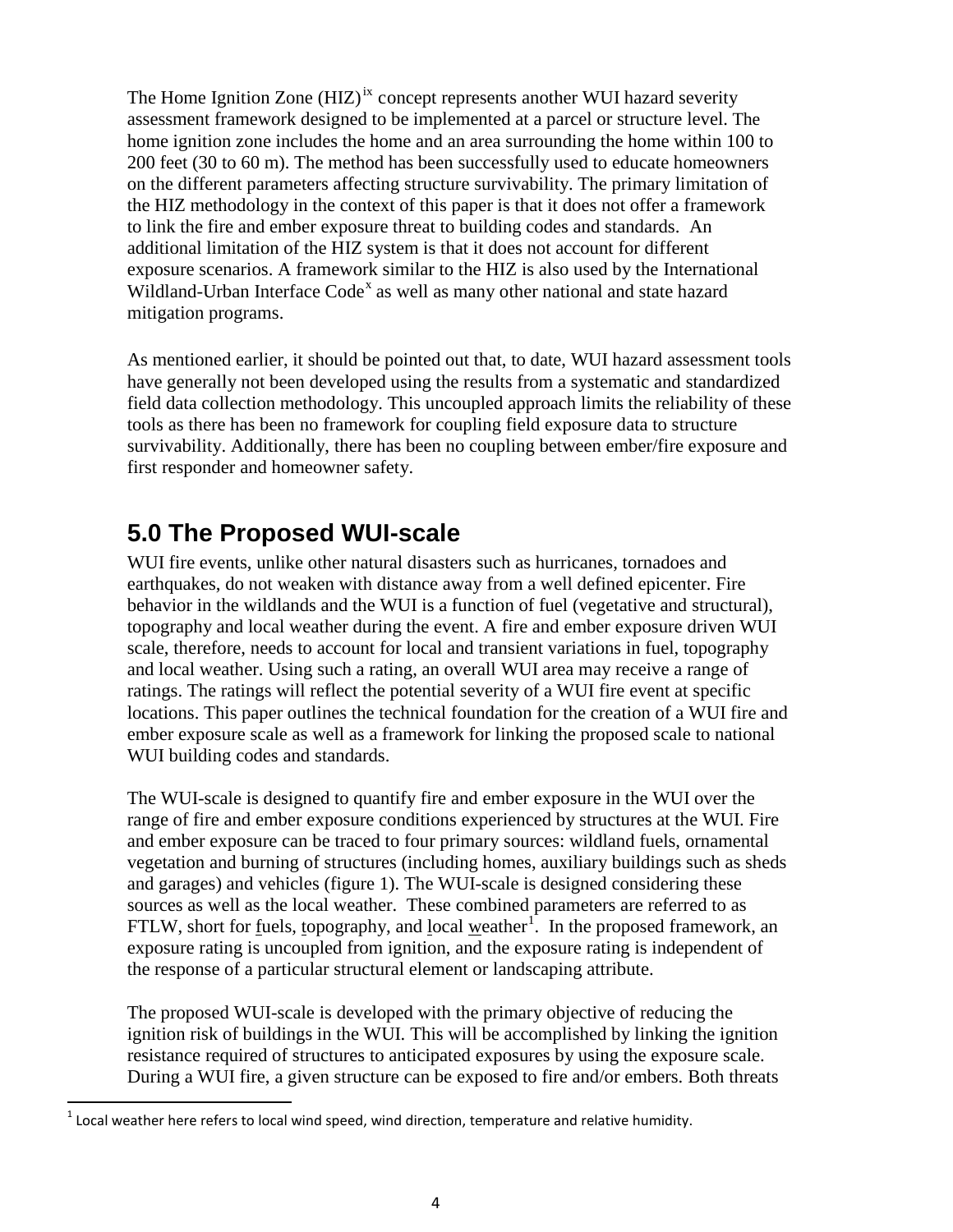need to be independently quantified and addressed. A structure can be hardened for embers, fire, or both. Table 1 is used to illustrate how three distinct building elements may be vulnerable to exposure from embers and/or fire.

<span id="page-11-0"></span>

| <b>Building Elements</b>         | <b>Potential Ignition Vulnerability</b> |                    |
|----------------------------------|-----------------------------------------|--------------------|
|                                  | <b>Embers</b>                           | <b>Direct Fire</b> |
| <b>Metal Frame Closed Window</b> | NΩ                                      | $Yes^2$            |
| <b>Untreated Wooden Deck</b>     | Yes                                     | Yes                |
| <b>Attic Insulation</b>          | $Yes^{\prime}$                          |                    |

**Table 1: Building Element Vulnerability to Ember and Fire Exposure**

The approach outlined in the text below offers a qualitative framework for establishing a WUI-scale. Two issues must be dealt with to make the scale quantitative: the critical lack of quantitative information on the exposure of structures to embers and fire; and the lack of a well characterized, systematic effort that combines pre- and post-fire observations, laboratory and field experiments, and fire modeling. An exposure and structure response database is required to successfully develop the WUI-scale approach. An explicit technical plan to meet these needs has been outlined in the paper by Mell et al.<sup>\*</sup> The technical plan to be followed is summarized and presented here in the last section of the current paper.



#### **Figure 1: Primary Fuels Responsible for Fire and Ember Exposure at the WUI**

<span id="page-11-1"></span> $\frac{1}{2}$ 

<span id="page-11-3"></span><span id="page-11-2"></span> $3 \text{ V}$  Window may break under direct flame exposure.<br> $3 \text{ C}$  Combustible insulation may ignite from embers inside attic, away from exterior attic vents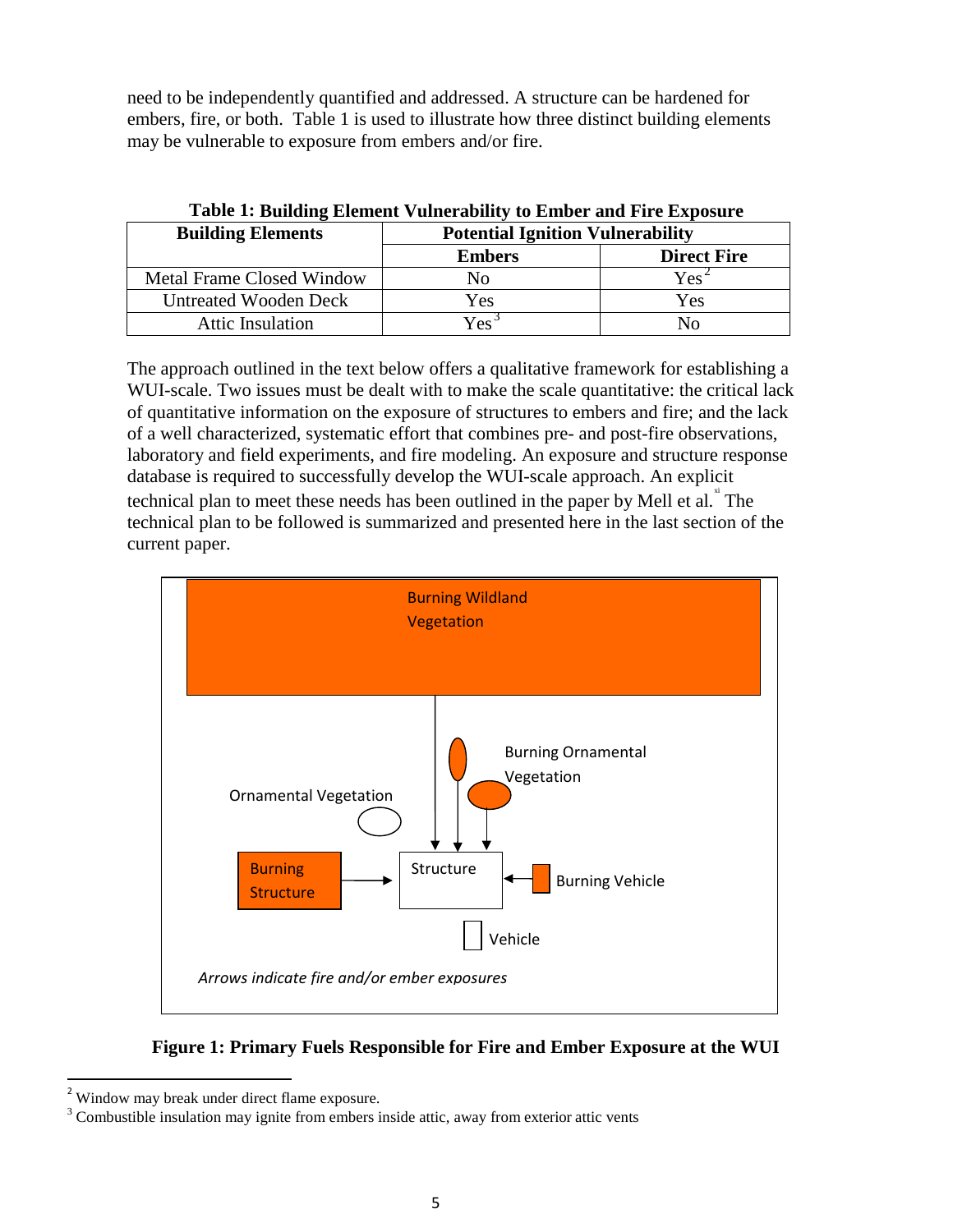Unlike a hurricane that gets an overall rating based on maximum sustained winds, a WUI fire, being so dynamic and variable in space and time, cannot be characterized by a single rating. The proposed scale uses the local conditions that create the fire and embers to generate a local exposure or rating. In this context, the proposed scale may be used for a particular community to rank the threat from the wildlands. A wildland fire may present a higher threat to one community compared to another based on the wildland fuels throughout the interface, local winds, and topographic features. The scale is designed to work along the interface and nominally 1.2 km (0.75 mile) into the community from the perimeter.<sup>[4](#page-12-2)</sup>

Another distinction between a hurricane (or other natural hazard) and a WUI fire is that the hazard level of a fire may be mitigated ahead of time through fuel removal. The proposed methodology can provide the science to enable benefit-cost analysis on the extent of implementation of fuel removal or treatments for specific fuel, topographical and weather conditions. The ecological and environmental impacts of such treatments are beyond the scope of this document.

#### <span id="page-12-0"></span>*5.1. The Fire and Ember Exposure Scales*

In the WUI-scale approach, the fire and ember exposure threats each can be binned in different categories. The intensity of the exposure increases from category 1 to 4 and the exposure levels decrease with distance away from the burning source. When applied in practice, *both* ember and fire exposure levels need to be used to capture the total threat to a structure. Additionally, *both* need to be accounted for when hardening a structure against ignition.

This two component (fire and ember) exposure scale is necessary as these two exposures threats have different origins, each with a different "reach." The radiative heat flux generated by a fire decays with the square of distance away from the flame front and is mainly affected by the fuels in the immediate vicinity of the fire.<sup>[5](#page-12-3),[6](#page-12-4)</sup> The embers, on the other hand, can travel hundreds of meters or more.

Embers from far afield may pose a threat to a particular structure even if the same fire creating these embers is not exposing the structure to the fire heat. Table 2 illustrates how different fuels and their proximity to a target structure contribute to both the fire and ember exposure scale.

<span id="page-12-1"></span>

| <b>Table 2. Fuels and Fire/Ember Exposures to Structures</b> |                      |                       |  |  |  |
|--------------------------------------------------------------|----------------------|-----------------------|--|--|--|
| <b>Burning Fuel</b>                                          | <b>Fire Exposure</b> | <b>Ember Exposure</b> |  |  |  |
| Vegetation near structure                                    | Yes                  | Yes                   |  |  |  |
| Nearby wildland vegetation                                   | Yes                  | Yes                   |  |  |  |

**Table 2: Fuels and Fire/Ember Exposures to Structures** 

 $\overline{\phantom{a}}$ 

<span id="page-12-2"></span><sup>&</sup>lt;sup>4</sup> This value may be refined as additional post-fire data collection and analyses are conducted using a systematic method for documenting exposure, defensive actions and structural behavior.

<span id="page-12-3"></span><sup>&</sup>lt;sup>5</sup> Convective heating is also included in the determination of the fire exposure.

<span id="page-12-4"></span><sup>&</sup>lt;sup>6</sup> Well irrigated, low flammability vegetation near a structure can block radiation from an approaching fire.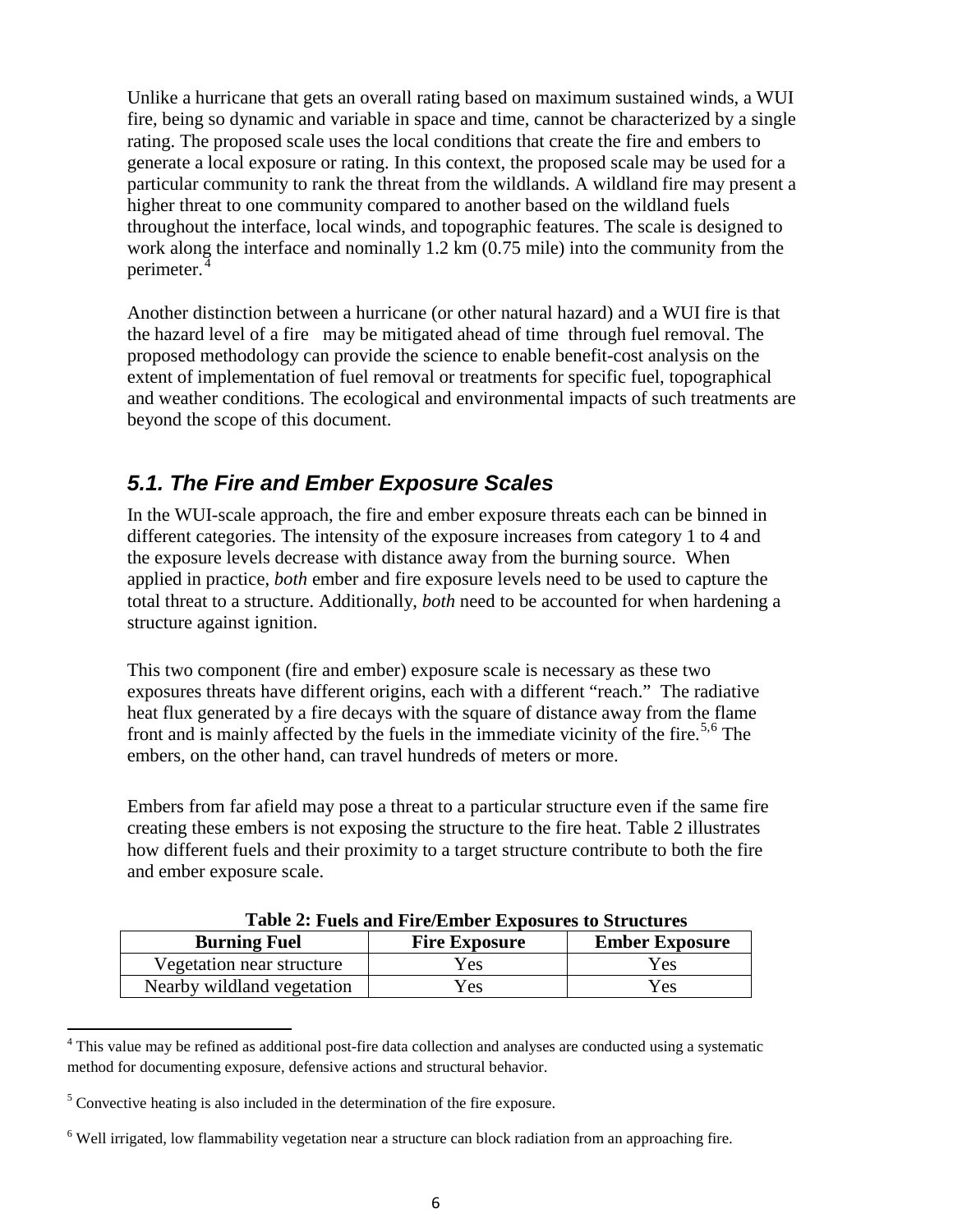| Distant wildland vegetation | No  | Yes |
|-----------------------------|-----|-----|
| Nearby structure            | Yes | Yes |
| Distant structure           | Nο  | Yes |

Extensive quantification is necessary both for the fire and ember exposures. The proposed exposure scales offer a framework to initiate the implementation of this concept. Quantification of the fire and ember exposures could be achieved through a combination of post fire studies, laboratory and field experiments, and computer modeling. $^{11}$ 

A community may include one or more areas or zones of a given exposure level. Any one location in the community will have both a fire *and* an ember exposure rating. As an example, a location could have no fire exposure, yet have an intermediate ember exposure.

#### <span id="page-13-0"></span>*5.2. Technical Assumptions*

The following assumptions are used in the development of the WUI-scale: 1. The fire and ember exposure conditions at a given location can originate from fire in wildland fuels and fuels within the WUI community. The fire and ember exposure each zone experiences are the linearly combined exposures of the external and internally generated exposures. As an example, structures within a zone will experience a significant ember assault from its proximity to wildland fuels, *and* from any burning fuels within the zone itself.

2. During a WUI fire, both the fire exposure and ember assault at a given location will change with time. The fire and ember scales are intended to capture both the peak intensity and maximum duration of the exposure/assault.

The distance from the interface and width of each zone will be a function of fuel, topography and local weather (FTLW). The four zones selected for each of the fire and ember exposures are described below specifically as to exposure from the wildlands.

#### <span id="page-13-1"></span>*5.3. Fire and ember exposure from fire in wildland fuels*

Wildland fire and ember exposures in very high risk areas can result in significant structural losses at the perimeter of many communities. Field observations from first responders have identified burning homes as large ember generators, posing a significant threat to surrounding and particularly downwind structures and vegetation. By preventing the ignition of structures in very hazardous locations, significant reductions in further fire spread are achievable within WUI communities.

The proposed approach will therefore initially focus on wildland fire and ember exposure from the wildlands. Fire and ember exposure from burning structures, ornamental vegetation or vehicles will be considered at a latter date following the same framework. This exposure framework, together with the supporting updates to building codes and standards, will make the WUI-scale directly applicable to new construction. Additionally, the current approach will enable the WUI-scale to be used for evaluating existing communities, highlighting weaknesses and identifying retrofit solutions. Figure 2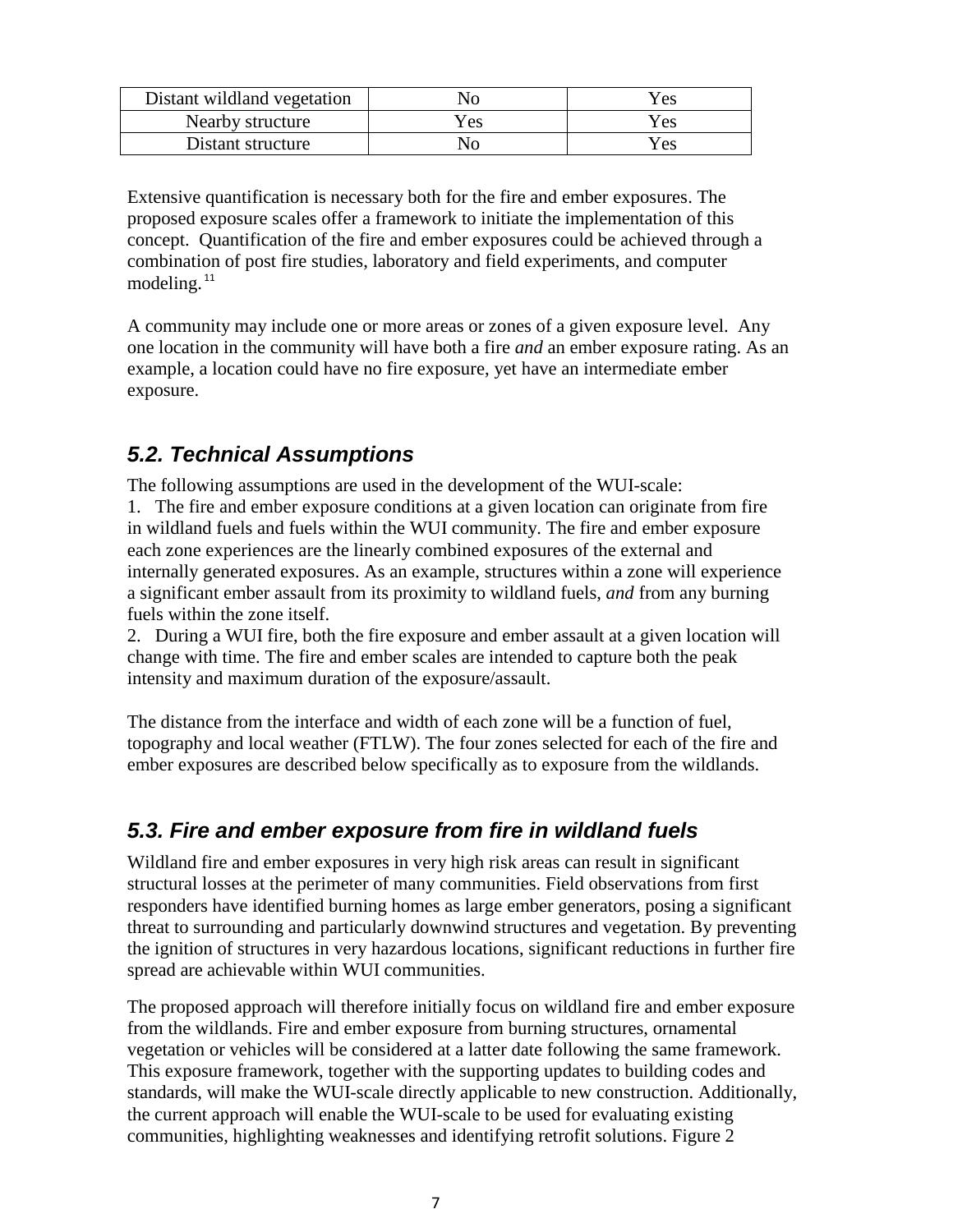illustrates the fire and ember exposure matrix for wildland fuels. The proposed exposure matrix is developed using three categories for terrain: flat, steep slope and ravine; and three categories for wind: no wind, low and high wind. Four fuel categories will be used to provide initial matrix characterization: homogeneous surface fuels (such as prairie grasses), inhomogeneous surface fuels (such as palmetto), inhomogeneous shrubs and low vegetation (such as chaparral), and canopied forest (such as what is found in the intermountain west). The selected topographical, weather and fuel attributes, while not all encompassing, provide realistic input ranges for the characterization of fire and ember exposures. Modeling and field data collection from prescribed burns will be used to define the specifics of the topography, weather and fuel attributes.

A similar type of matrix will provide, in the future, the fire and ember exposure from burning structures, ornamental vegetation, and vehicles in different local weather and topographical conditions. The approach is designed to quantify the fire and ember exposure (Figure 2) and, together with improved building codes and standards, support the design and maintenance guidelines of ignition resistant structures. Figure 3 illustrates the *ember* exposure from various wildland fuels. Certain wildland fuels, under certain conditions may generate severe ember exposures to a target, while under different conditions they may generate significantly lower exposures.



<span id="page-14-0"></span>**Figure 2: Capturing Exposure from Wildland Fuels**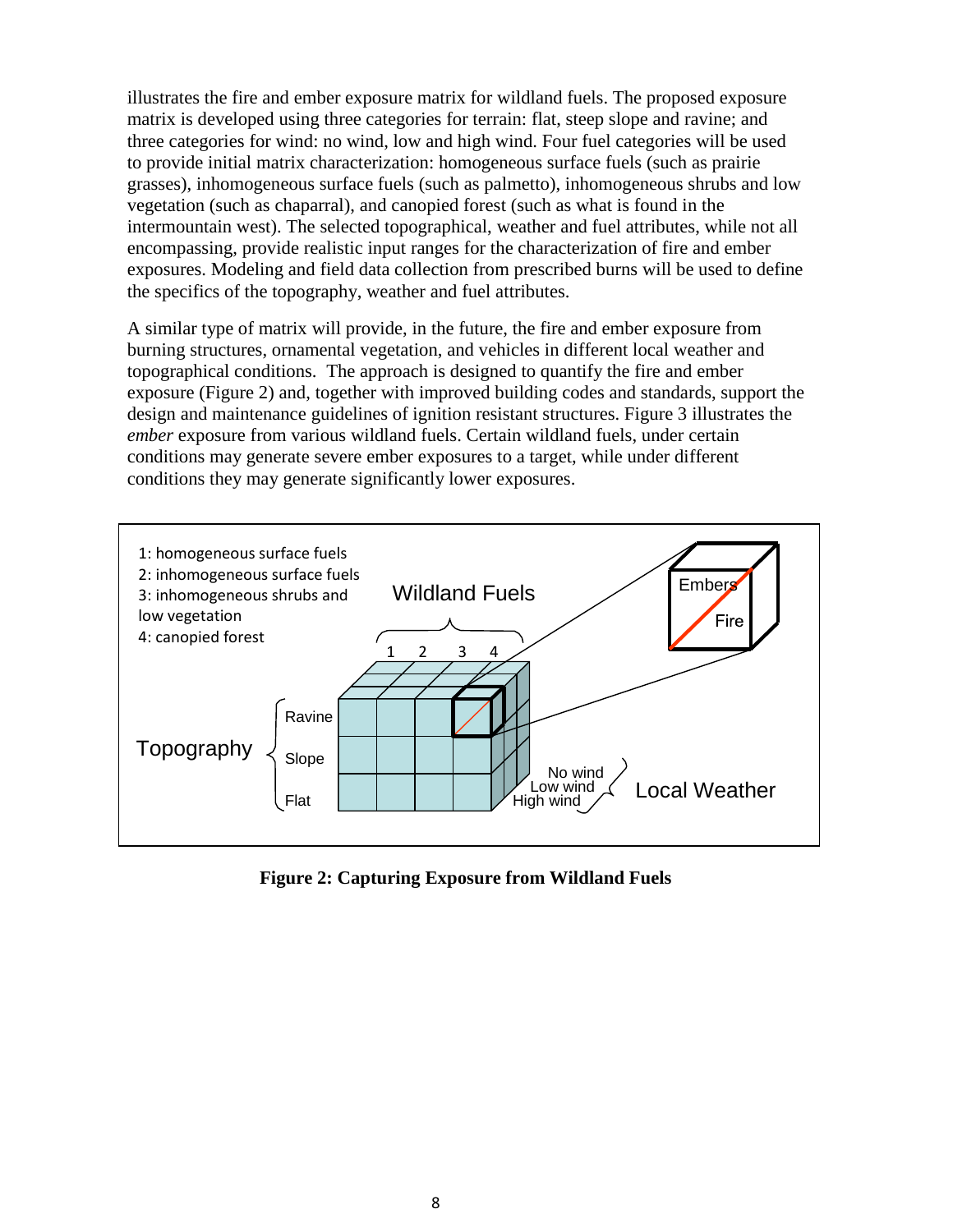

#### **Figure 3: Ember Exposure from Wildland Fuels Matrix**

#### <span id="page-15-1"></span><span id="page-15-0"></span>**5.3.1. Wildland Ember Exposure Zones**

Ember flux data are needed to characterize the ignition of both structural elements and vegetation and to specify the four proposed ember zones as follows:

E1: The first ember zone, E1 is defined as having no significant flux of embers (in grams/m<sup>2</sup>-sec).<sup>[7](#page-15-2)</sup>

E2: The second ember zone, E2, is defined as one where there is a low ember assault. This area or band typically in the interior of the community will offer improved protection from a direct wildfire assault. Ember flux data is not currently available.

E3: This ember zone is typically found on the perimeter of the community and close to or adjacent to wildlands. This zone will experience a significant ember assault. Ember flux data is not currently available; experiments are needed to characterize the ignition of structures and structural elements as a function ember mass flux.

E4: This ember zone is found on the perimeter of the community and will be subject to extreme ember exposure. As an example, the area around terrain features such as a chimney or ravine may be classified as E-4 if the wildland fuel load is significant and low humidity and high local winds are present or expected. E-4 is typically found at the interface between wildland and residential fuels. E-4 may extend into the community based on topographical and fuel features.

Guidelines for the WUI-scale determination are summarized in Table 3 for embers. In conducting a WUI-scale evaluation, the fuel is evaluated followed by terrain and local weather. The fuel drives the overall evaluation, since if fuel is not present, the hazard is dramatically reduced. Fuel is a critical but not sufficient part of characterizing the exposure. After the fuel had been characterized, terrain and local weather must be

<span id="page-15-2"></span> $\overline{\phantom{a}}$ 

 $<sup>7</sup>$  The mass and type (e.g. size) of embers contribute to its potential to contribute to the ignition of combustibles.</sup> The mass flux is used as a simplified way to quantify exposure. Additional research is needed on the attributes of embers being generated by burning wildland and ornamental vegetation as well as by burning structures.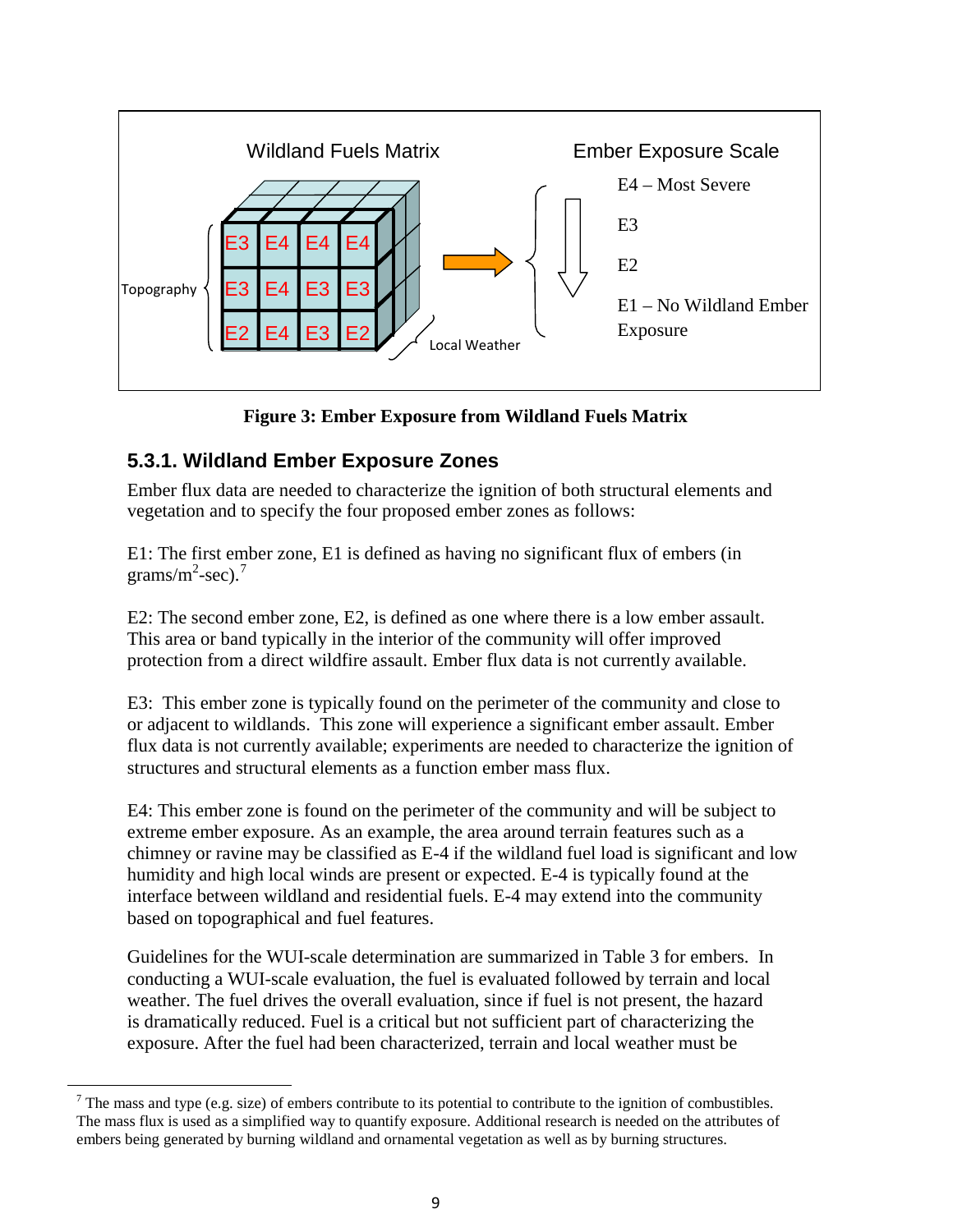assessed before the WUI-scale can be determined for a particular locale. While the presence of fuel is a key component to determining the ember exposure, it is the combination of fuel, topography and local weather that is responsible for the final ember exposure. Table 4 contains representative fuel, terrain and local weather conditions that are expected to yield different ember fluxes and E-scale ratings.

The WUI-scale concept is multi-threat and exposure driven and therefore other combinations may result in similar exposures. All three columns represent maximum attribute characteristics for each zone. For instance, the local weather can be identified as the worst case scenario during the local fire season. While Table 3 represents in general terms four different ember exposures and their associated fuel, terrain and local weather characteristics, modeling and field experiments will be used to populate the table with variations of the above characteristics. As an example, light fuel loading in steep terrain with low humidity and strong winds may generate a significant ember exposure for structure ignition.

<span id="page-16-0"></span>**Table 3: Representative Ember Zone (E-zone) Fuel, Terrain and Local Weather Characteristics**

| E-Zone         | <b>Ember</b><br>Fuel (necessary) |                                                       | <b>Terrain</b>              | <b>Local Weather</b>                           |  |
|----------------|----------------------------------|-------------------------------------------------------|-----------------------------|------------------------------------------------|--|
|                | <b>Exposure</b>                  |                                                       |                             |                                                |  |
| E1             | no ember<br>exposure             | light fuels- wet<br>environment                       | flat terrain                | - low or moderate<br>humidity<br>- light winds |  |
| E2             | minimal<br>ember exposure        | light fuel loading                                    | moderate<br>slope           | - low humidity<br>- intermediate winds         |  |
| E <sub>3</sub> | significant ember<br>exposure    | intermediate fuel<br>loading                          | moderate<br>slope           | - low humidity<br>- strong winds               |  |
| E4             | extensive ember<br>exposure      | - dry flash <sup>8</sup> fuels<br>- high fuel loading | - steep slope<br>- chimneys | - low humidity<br>- strong winds               |  |

Figure 4 illustrates ember exposure zones within a community from wildland fuel generated embers. The ember generation is a function of fuel, topography and local weather (lining up of topographical features with the prevailing local wind). The different ember exposure intensities are illustrated by differing colors in Figure 4. In the case illustrated, the presence of large quantities of volatile wildland fuels around the community together with steep terrain and the likely presence of high winds resulted in severe ember exposure (E4-dark red) at several locations on the perimeter of the community. At one location where a ravine is lined up with the prevailing wind, E4

<span id="page-16-1"></span><sup>&</sup>lt;sup>8</sup> Flash Fuels: Fuels such as grass, leaves, draped pine needles, fern, tree moss and some kinds of slash, that ignite readily and are consumed rapidly when dry. Also called fine fuels. Source: Glossary of Wildland Fire Terminology, National Wildfire Coordinating Group, PMS 205, October 2006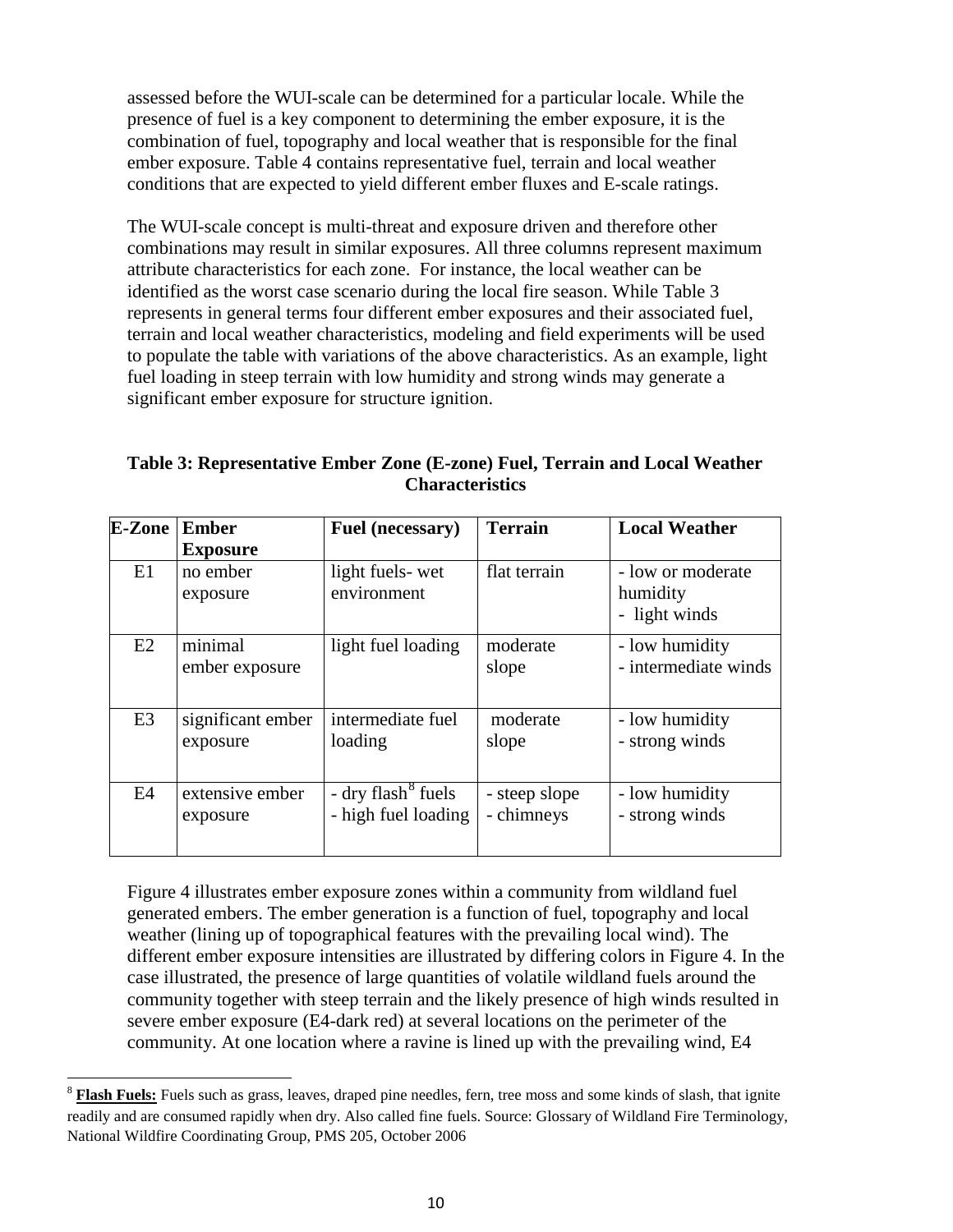reaches further into the community. In this case, combinations of fuel and topography, or fuel and prevailing wind are present, resulting in significant ember exposure (E3 orange). Further away from the wildlands, the E-2 areas (yellow) represent low ember exposure from the wildlands. Finally, E-1 (white) illustrates the area in the community when no embers from the wildlands are expected. The represented community is on a knoll with an E3 area almost encircling the community. The actual extent of the different exposure areas is provided for illustration only. Specifics of the different ember and fire exposure areas or zones follow. It should be noted that the ember exposure zones are intended to capture or represent the majority of the embers generated. Embers have been known to travel for many kilometers and these far field embers can cause ignitions. In the context of the WUI communities discussed in this paper these limited far field embers are not considered to pose a significant exposure issue when compared to the near field embers from the burning adjacent wildlands.



<span id="page-17-0"></span>**Figure 4: Illustration of wildland ember exposure on community**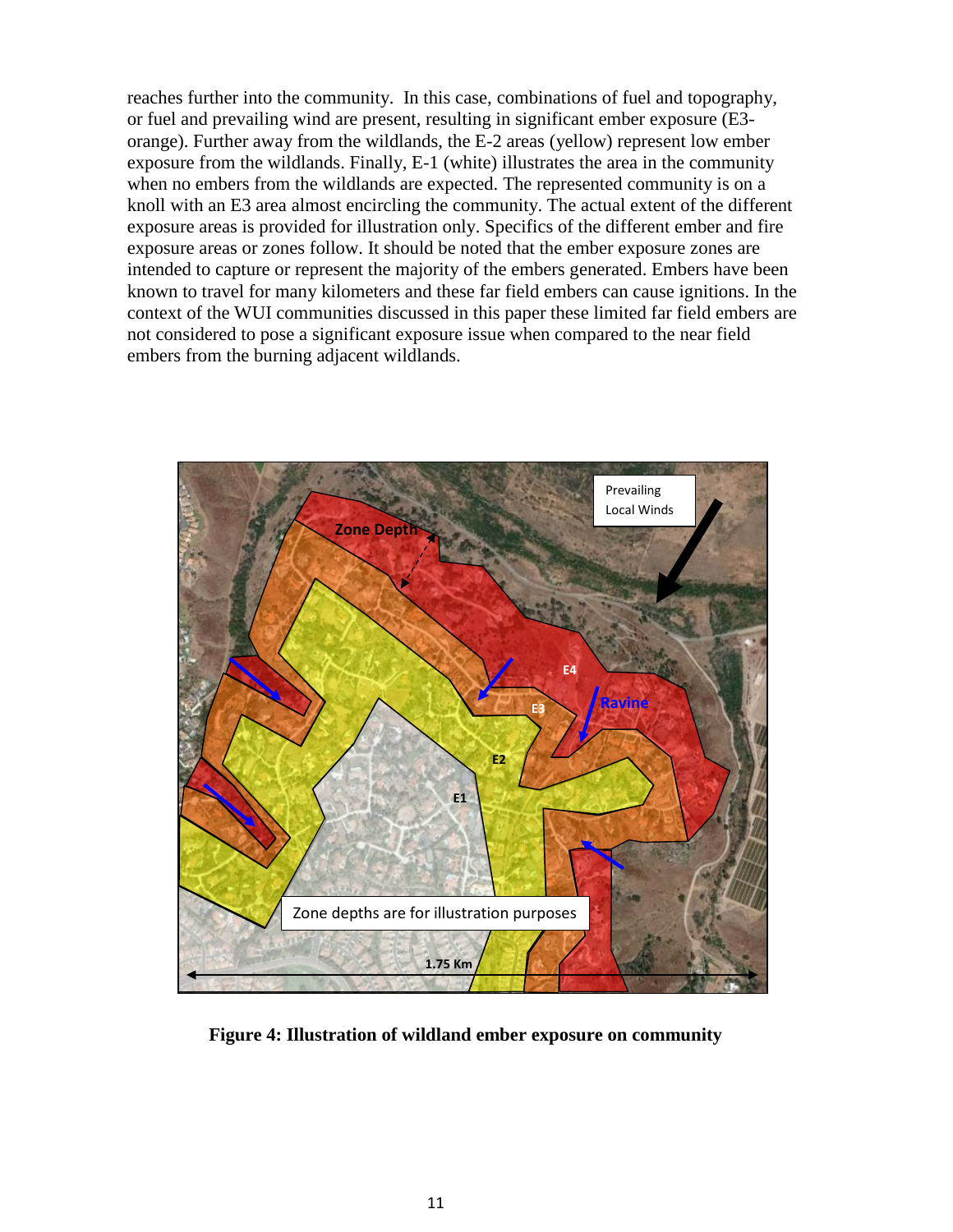#### <span id="page-18-0"></span>**5.3.2. Wildland Fire Exposure Zones**

The following Fire Exposure Zones (F-zone) are proposed to indicate the increasing susceptibility of structures within the community to radiative ignition from the fire flames (as opposed to the embers):

F1: The first F-zone is defined as having no significant heat flux from burning wildland vegetation. No special WUI fire exposure building construction is recommended in this area. There is no expected external heat flux above ambient level.

F2: The second fire zone, F2, is defined as one where there is low heat flux exposure. This area or band typically in the interior of the community will offer improved protection from a direct wildfire assault. Intermediate construction requirements are recommended in the F2 zone. Exposed combustibles are permitted on the structure itself. Combustibles may also be attached to the structure. The incident heat flux can cause harm to humans. No window breakage or ignition of exterior combustibles is likely to occur in Zone 2. Expected heat fluxes above ambient level: up to 0.8 W/cm<sup>2</sup>.<sup>[xii](#page-32-11)</sup>

F3: The third fire zone, F3, is defined as one where there is moderate heat flux. Hardened construction requirements are recommended in the F3 zone with no exposed combustibles on the structure itself. Combustibles may be on the property, a significant distance away from the structure. The incident heat flux can cause harm to humans. Window breakage of unhardened glass and ignition of exterior combustibles will occur in Zone 3. Heat flux levels are expected in the range of 0.8 to 2 W/cm<sup>2</sup>.<sup>[xiii](#page-32-12)</sup>

F4: the fire zone F4 is defined as the area where there is severe heat flux and prolonged direct flame contact. Heat flux level is expected to be greater than 2  $W/cm<sup>2</sup>$ .

Determining the extent of the E and F-zones for the different FTLW will be accomplished through the use of computer models, engineering calculations and field experiments. The methodology generates a matrix of community exposure areas or zones (Figures  $4 \& 5$ ) based on the most likely worst case scenario for the each of the factors: wildland fuels, weather (specifically local wind and relative humidity) and topography, specifically:

• Wildland fuel build-up is addressed by selecting the steady state fuel loading that can be supported in that particular ecosystem. If fuel treatments are implemented and are part of the long term maintenance of the community surroundings then the loading of the treated fuels should be used in the WUI-Zone determination.<sup>[9](#page-18-1)</sup>

- Local weather conditions are determined from the local weather history.
- Topography should be considered in conjunction with weather, specifically local wind. For example, in Southern California, the Santa Ana wind direction is predictable

<span id="page-18-1"></span><sup>&</sup>lt;sup>9</sup> It should be noted that if a community is built using an exposure rating based on treated wildland fuel loadings, the anticipated hazard reduction will only be achieved if these wildland fuel treatments are maintained. If the fuels treatment is not maintained, the community's ratings will change and building construction and landscaping attributes may no longer provide the resiliency they originally did.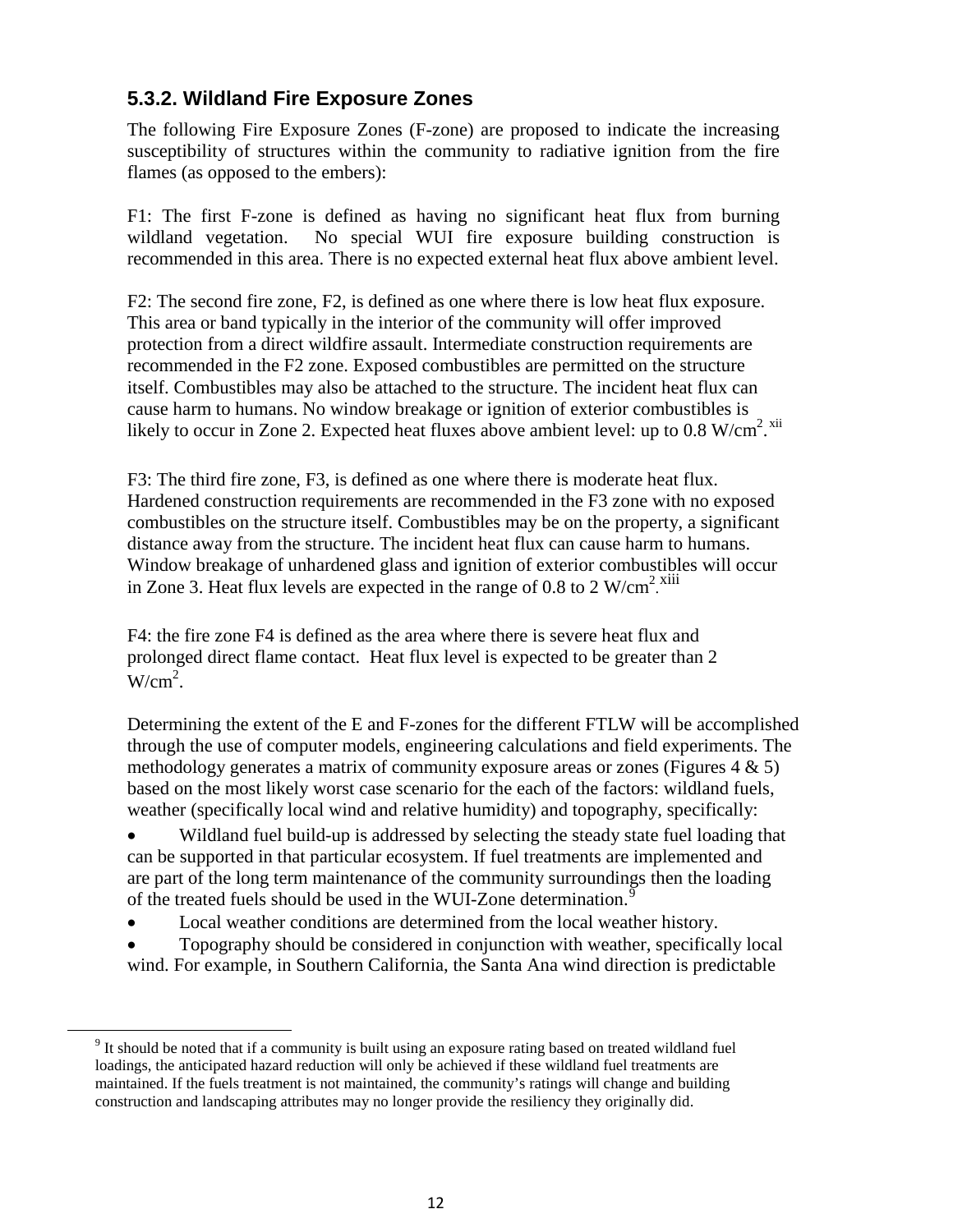

<span id="page-19-0"></span>\* Zone depths around the community depend on fuels, topography and local weather.

#### **Figure 5: Community illustration of wildland fire exposure**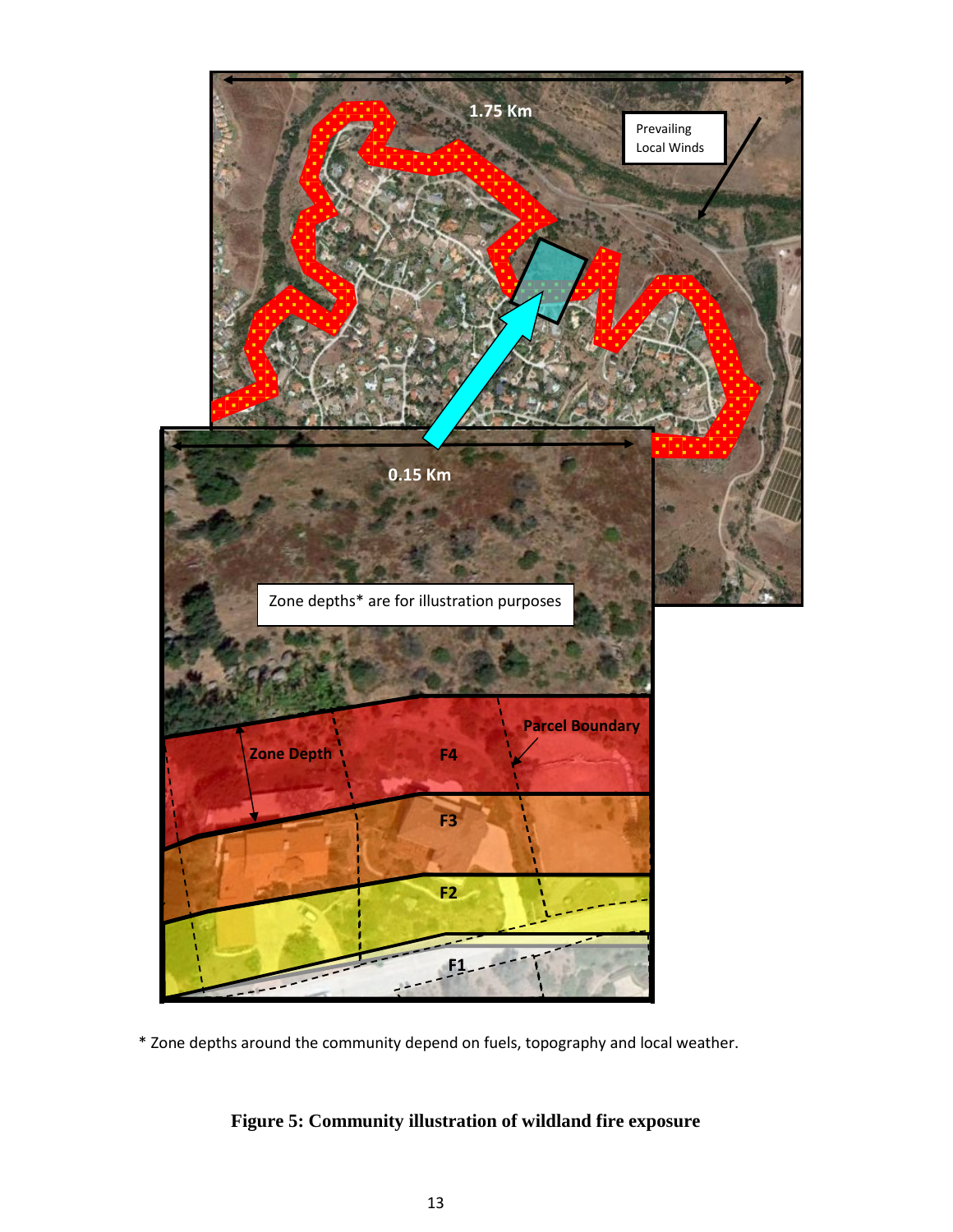and well established. Topographical features that line up with the wind flow can result in increased flame lengths and ember transport, increasing the severity of downwind structure exposure conditions.

# <span id="page-20-0"></span>**6.0 WUI-Hazard Scale Implementation**

In the framework presented here, there are four different WUI building construction and landscaping classes, WUI 1 through WUI 4. The following sections of the paper couple fire and ember exposure ratings to building construction and landscaping attributes.

## <span id="page-20-1"></span>*6.1. Building Construction Attributes and Landscaping for Protection against Embers*

A WUI community can have up to four different types of structure and landscaping categories based on ember exposure levels as identified by the WUI-hazard scale. Figure 6 outlines the coupling between ember exposure and building construction and landscaping classes. The WUI building construction and landscaping classes and attributes are summarized in Table 4.



<span id="page-20-3"></span>**Figure 6: Reducing WUI building Losses; Coupling Ember Exposure to Building Construction and Landscaping Classes**

## <span id="page-20-2"></span>*6.2. Building Construction and Landscaping Attributes for Protection against Fire*

Defensive actions can be used to reduce ignitions by one of two mechanisms: reduce exposure or reduce vulnerability. Two defensive action examples are provided to illustrate this: pre-wetting a structure reduces its ignition vulnerability, while suppression efforts on the surrounding burning vegetative fuels reduce the structure's exposure to fire and embers (figure 7). The proposed exposure framework, with the associated ember and fire exposure scales can also be used to describe the potential threat to homeowners and firefighters.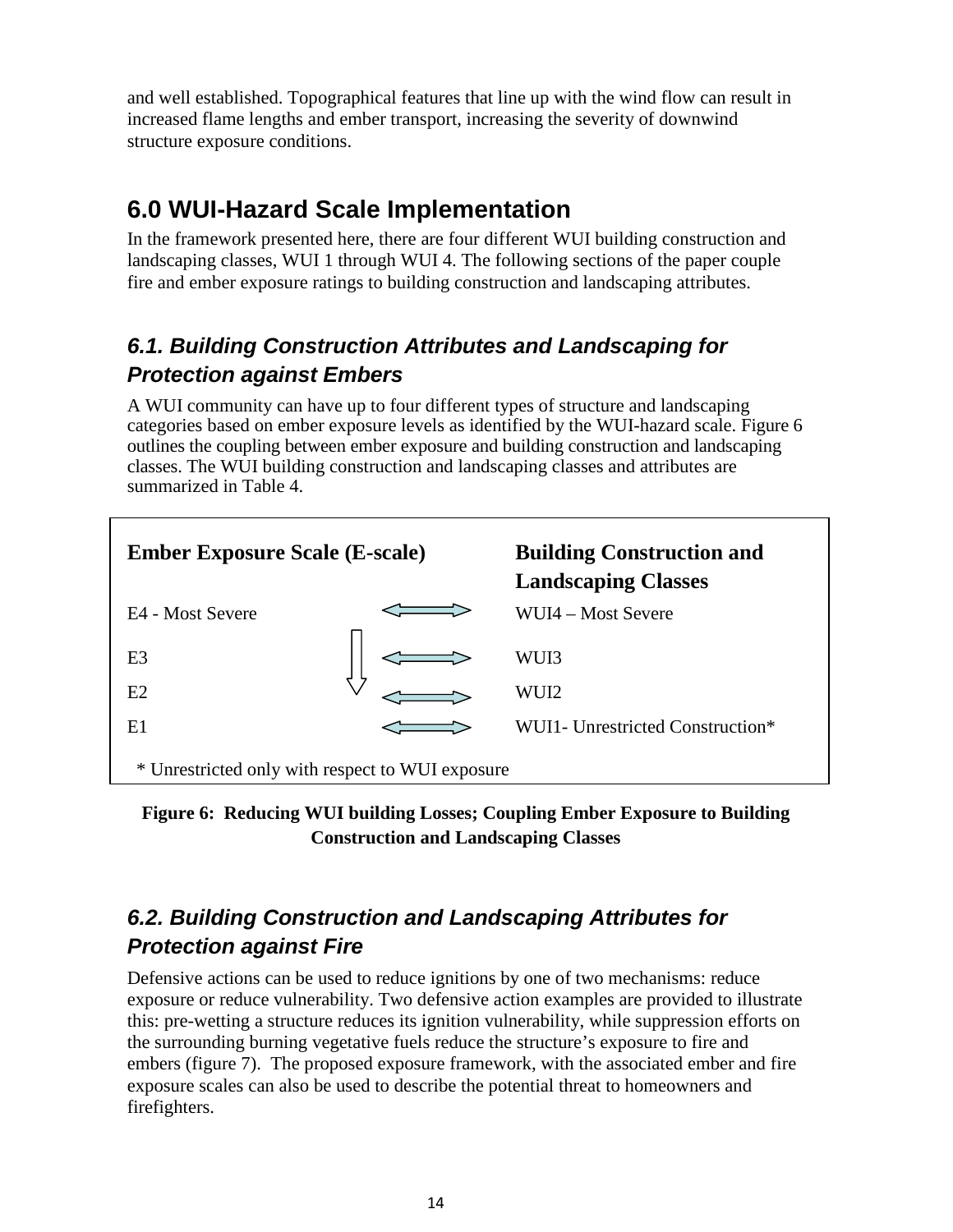<span id="page-21-0"></span>

| Table 4: E-Scale Building Construction Classes and Attributes |                     |                                                                                                                                                                                         |                                                                                                                                                                                                                                                                                                                                                                                 |  |  |  |  |
|---------------------------------------------------------------|---------------------|-----------------------------------------------------------------------------------------------------------------------------------------------------------------------------------------|---------------------------------------------------------------------------------------------------------------------------------------------------------------------------------------------------------------------------------------------------------------------------------------------------------------------------------------------------------------------------------|--|--|--|--|
| WUI                                                           | <b>Building</b>     | <b>Ignition</b>                                                                                                                                                                         | <b>Building Construction and</b>                                                                                                                                                                                                                                                                                                                                                |  |  |  |  |
| scale                                                         | <b>Construction</b> | <b>Vulnerabilities</b>                                                                                                                                                                  | <b>Landscaping Attributes for</b>                                                                                                                                                                                                                                                                                                                                               |  |  |  |  |
|                                                               | <b>Class</b>        | from Embers                                                                                                                                                                             | <b>Protection against Embers</b>                                                                                                                                                                                                                                                                                                                                                |  |  |  |  |
|                                                               |                     | and Fire                                                                                                                                                                                |                                                                                                                                                                                                                                                                                                                                                                                 |  |  |  |  |
| E1 or F1                                                      | WUI 1               | None                                                                                                                                                                                    | <b>Normal Construction Requirements:</b><br>Maintained Landscaping<br>$\overline{a}$<br>Local AHJ-Approved Access for<br>$\overline{a}$                                                                                                                                                                                                                                         |  |  |  |  |
|                                                               |                     |                                                                                                                                                                                         | firefighting equipment                                                                                                                                                                                                                                                                                                                                                          |  |  |  |  |
| $E2$ or $F2$                                                  | WUI <sub>2</sub>    | In this area, highly<br>volatile fuels could be<br>ignited by embers.<br>Weathered, dry<br>combustibles with<br>large surface areas can<br>become targets for<br>ignition fro m embers. | Low Construction Hardening Requirements:<br>Treated combustibles allowed on structure<br>Attached treated combustibles allowed<br>Treated combustibles allowed around<br>structure<br>Low flammability plants<br>$\overline{\phantom{m}}$<br>Irrigated and well maintained Landscaping<br>Local AHJ-Approved Access for<br>firefighting equipment                               |  |  |  |  |
| E3 or F3                                                      | WUI3                | <b>Exposed combustibles</b><br>are likely to ignite in<br>this area from high<br>ember flux or high<br>heat flux                                                                        | <b>Intermediate Construction Hardening</b><br>Requirements:<br>No exposed combustibles on structure<br>Combustibles placed well away from<br>$\overline{a}$<br>structure<br>Low flammability plants<br>$\overline{\phantom{0}}$<br>Irrigated and well maintained landscaping<br>$\overline{a}$<br>Local AHJ-Approved Access for<br>firefighting equipment                       |  |  |  |  |
| E4 or F4                                                      | WUI 4               | Ignition of<br>combustibles from<br>direct flame contact is<br>likely.                                                                                                                  | <b>High Construction Hardening Requirements:</b><br>No exposed combustibles<br>$\overline{a}$<br>All vents, opening must be closed<br>$\overline{\phantom{0}}$<br>Windows and doors must be covered<br>with insulated non-combustible<br>coverings.<br>Irrigated and well maintained low<br>flammability landscaping<br>Local AHJ-Approved Access for<br>firefighting equipment |  |  |  |  |

**Table 4: E-Scale Building Construction Classes and Attributes**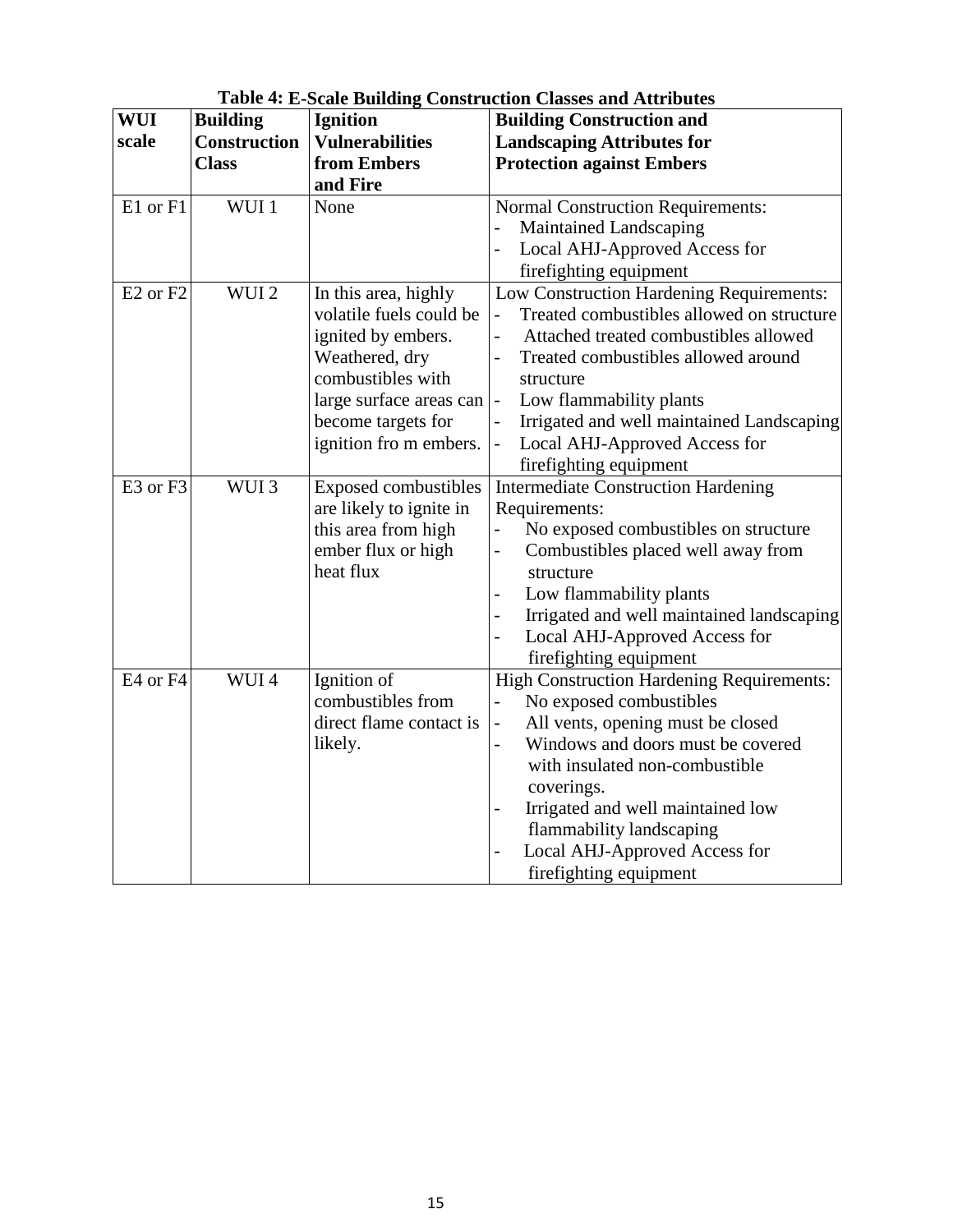

#### **Figure 7: Defensive Actions - reducing exposure and/or reducing ignition vulnerability**

<span id="page-22-1"></span>Table 7 summarizes the fire and ember threats presented to homeowners and fire fighters. It should be noted that fire fighters are explicitly differentiated here from other first responders because of their fire resistive personnel protective equipment.

| <b>Fire Exposure Scale</b>  | <b>Threat to Homeowners</b> | Threat to Fire Fighters <sup>10</sup> |
|-----------------------------|-----------------------------|---------------------------------------|
| F1- None                    | None                        | None                                  |
| $F2$ – Low heat flux        | Severe                      | None                                  |
| $F3$ – Moderate heat flux   | Severe                      | Moderate                              |
| $F4 -$ Severe heat flux     | Severe                      | Severe                                |
| (prolonged direct flame)    |                             |                                       |
| contact)                    |                             |                                       |
| <b>Ember Exposure Scale</b> |                             |                                       |
| $E1 - None$                 | None                        | None                                  |
| $E2 - Minor$                | Moderate                    | None                                  |
| $E3 -$ Significant          | Severe                      | None                                  |
| $E4 - Extreme$              | Severe                      | None                                  |

<span id="page-22-0"></span>**Table 5: Fire and Ember Exposures and Threat to Homeowners and Fire Fighters**

<span id="page-22-2"></span> $10$  Fire fighters wearing appropriate Personal Protective Equipment (PPE).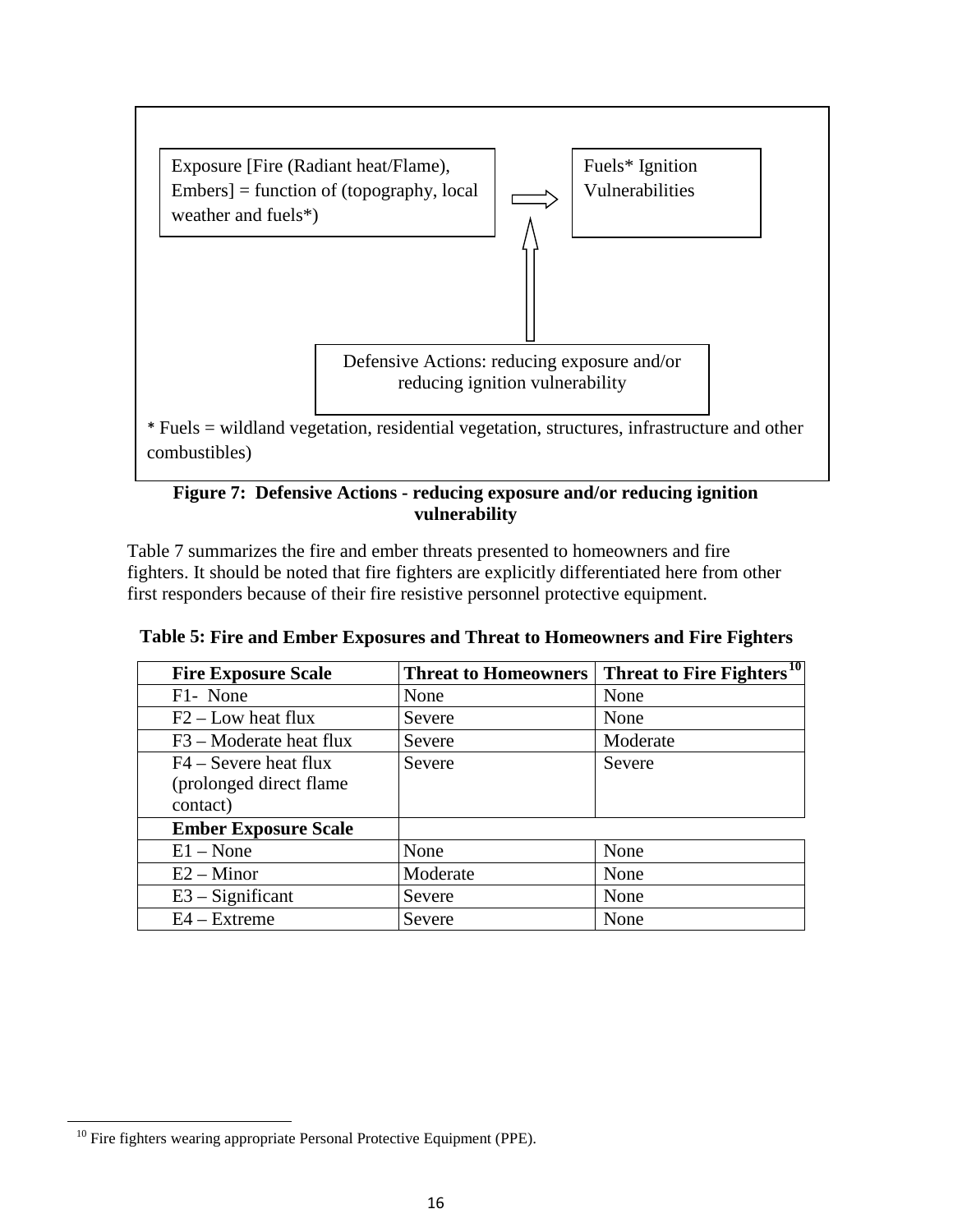#### <span id="page-23-0"></span>*6.3. Improving WUI Building Codes and Standards*

In order to successfully implement the exposure scale, building codes, standards, and best practices must be developed to address the fire and ember exposure as estimated by both the E and F-scales. Figure 6 illustrates the ember exposure – building construction coupling. While construction in the E-4 or F-4 zones is possible, in an attempt to provide cost effective solutions, focus is placed here on the zones where fire and ember exposure are not as extreme, namely E1 through E3 and F1 through F3.

#### <span id="page-23-1"></span>*6.4. Special Implementation Considerations*

The landscaping issues in and around a community fall under the regulatory purview of land use planners and zoning officials. In organized subdivisions, these issues may also fall under the purview of an architectural review board. The proposed WUI-scale framework could be used to provide guidance on fuel treatments in and around existing or new communities. As an example, in order to reduce the ember exposure generated in E-4 zones, an option may exist to conduct fuel treatments around a particular community. To date, fuel treatment effectiveness has been evaluated primarily from an ecological perspective. There is, therefore, very little technical information on how to effectively "treat" wildland fuels in order to generate a known hazard reduction for the adjacent community. The Joint Fire Science Program (JFSP), US Department of Interior - Bureau of Land Management, 2011 Request for Applications<sup>[xiv](#page-32-13)</sup> was aimed at addressing this specific technical gap. There are many implementation challenges associated with fuel treatments such as jurisdictional issues, maintenance and environmental considerations. These are beyond the scope of this paper.

#### <span id="page-23-2"></span>*6.5. Designing a New Community Using the WUI-Hazard Scale*

The first step in using the WUI-scale is to evaluate the exposure of a community from the fire in wildland fuels for the local topography and typical fire weather conditions. Once the wildland exposure has been determined, the next step may be the creation of fuel treatment zones if any are necessary and their implementation and maintenance are possible. Fuel treatment zones would be useful to consider any time E4 and/or F4 exposure levels are identified. This can be accomplished in one of two ways. An example is provided for an E-4 zone for illustrative purposes. The E-4 threat can be reduced by fuel treatment to decrease the area originally classified as E-4 or a fuel treatment zone can be created around the initial E-4 zone (see green area in figure 8). The fuel treated area can remain wildland or be adapted for use as common areas such as green spaces. The end result in both cases is the introduction of the buffer zone between the threat and the first built zone in order to attenuate the local ember exposure. Benefit-cost analysis tools are being developed by NIST's Engineering Laboratory specifically for this purpose.<sup>[xv](#page-32-14)</sup> These tools will enable community planners and land use administrators to weigh the benefits of long term wildland fuel treatments against the increased construction and maintenance requirements associated with a community exposed to the higher fire hazards from untreated wildland fuels.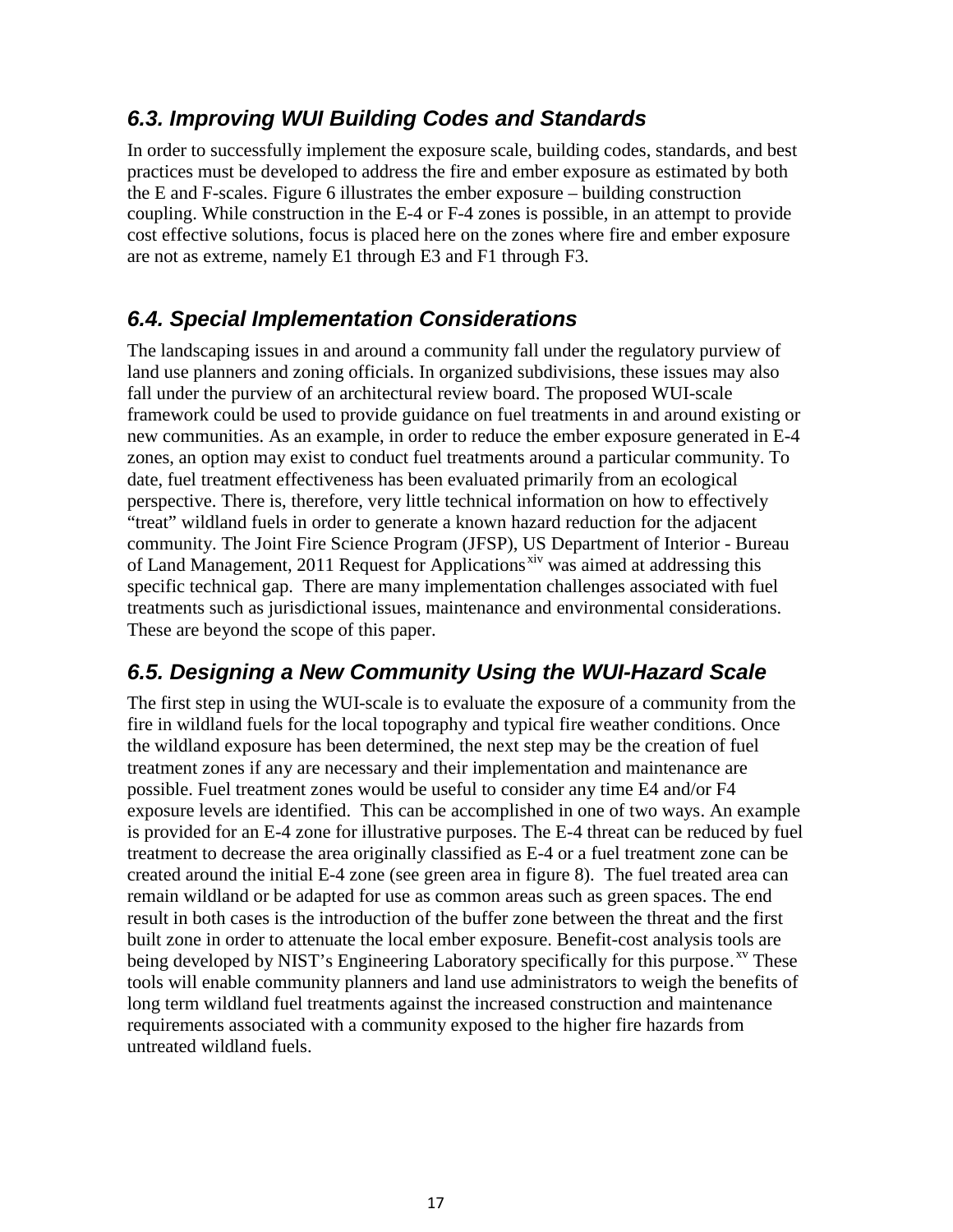

#### <span id="page-24-1"></span>**Figure 8: Illustration of wildland ember exposure on community surrounded fuel treatment**

#### <span id="page-24-0"></span>*6.6. Evaluating an Existing Community Using the WUI-hazard scale*

Existing communities could be evaluated using the WUI-hazard scale in order to assess vulnerabilities, potential losses from a WUI fire, and to focus retrofit efforts. The WUIscale evaluation of the community can also be used to assess the impact of wildland fuel treatments and how they can affect the retrofit requirements within the community.

Evaluating an existing community using the WUI-hazard scale is a two step process. The first step is to assess the community's level of fire and ember exposure from the wildlands based on the fuels, terrain, and local weather (FTLW). This evaluation will determine WUI-zones throughout and around the entire community. The second step is to collect construction and landscaping/vegetation attributes for the structures in the community and compare them to the recommendations associated with the different WUI-zones. This step will highlight vulnerabilities and identify areas where structures, given their existing construction and landscaping, will be more at risk. The WUI-zone concept is based on quantifying fire and ember exposure throughout an existing WUI community. If structure ignition vulnerabilities are not addressed, then the initial hazard zoning assessment will not be valid. If structures are at a significant risk of igniting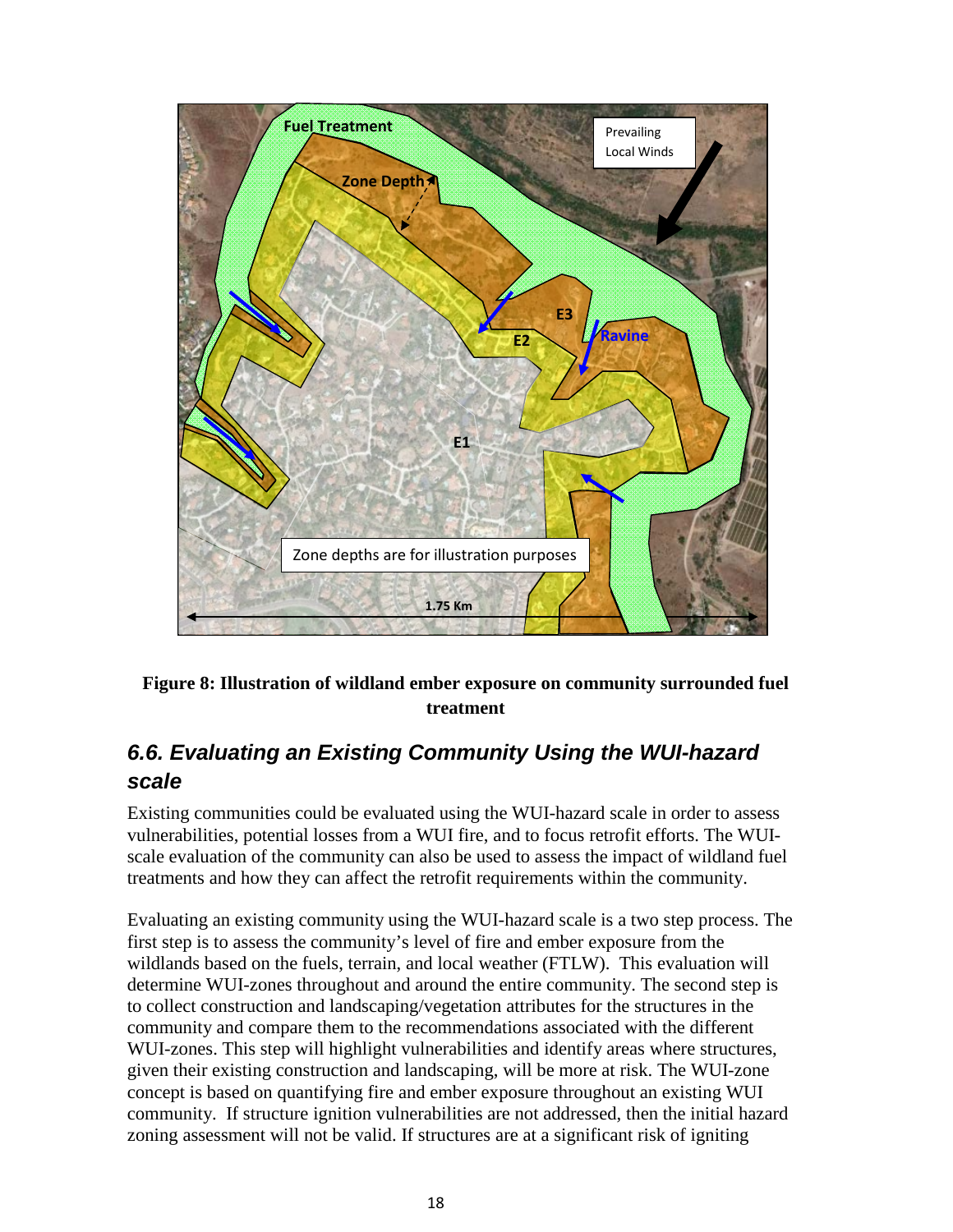during a WUI fire event, then a new assessment of fire and ember exposure should be conducted in the community.

### <span id="page-25-0"></span>*6.7. Post Fire Community Reconstruction/Rebuilding*

The WUI-scale can be used to guide reconstruction in communities that have been affected by a WUI fire. The reconstruction at the community scale will begin with a community evaluation. Post WUI fire data will be used to determine the likely evolution of the fire scenario and to quantify fire and ember exposure across the entire community. E/F-zones will be identified and reconstruction beyond E1 and F1 zones will be guided by the proposed improved multi-tier building construction codes system.

Future post fire reconstruction plans may be developed using guidelines similar to those used for rebuilding in flood prone areas, earthquake zones or other disaster prone areas.<sup>18</sup> The WUI-scale will enable more sustainable rebuilding of WUI communities by integrating fire resistant structures and vegetation with community planning and design.

# <span id="page-25-1"></span>**7.0 Future Work**

The above framework outlines the fundamentals of the WUI-hazard scale methodology and how it can be used to improved building codes and standards. Table 7 summarizes the WUI-scale framework, including the E and F scale construction considerations and threats to homeowners and first responders. The four construction classes, WUI 1 through WUI 4 will enable targeted and cost effective hazard mitigation implementation. While the full characteristics and resulting ember fluxes for the different ember exposures are not currently known, initial values will be obtained by a combination of field and laboratory experiments, NIST and the US Forest Service (USFS) are working on conducting both types of experiments to provide initial ember and heat flux exposure values across a range of wildland fuels and weather conditions. Computer modeling will be used to augment the field and laboratory experiments for conditions that are not be evaluated experimentally. Figure 9 illustrates the proposed technical framework for developing the WUI-scale.

The work necessary to implement the proposed WUI-scale falls into three categories:

- 1. Develop building construction and landscaping guidance for the building and fire codes and standards. This work should be conducted in partnership with national and international standards and codes organizations. Emphasis will be given to design guidance and or requirements for both new construction and retrofit solutions of existing structures. The technical coupling of the exposure to construction requirements set forth in building codes and standards is one of the cornerstones of the proposed approach.
- 2. Create a guide for field application of the WUI-scale methodology in new and existing communities including application to retrofit and post fire reconstruction needs. This is important for two reasons. A field application guide will enable communities to assess their vulnerabilities and take proactive steps to reduce their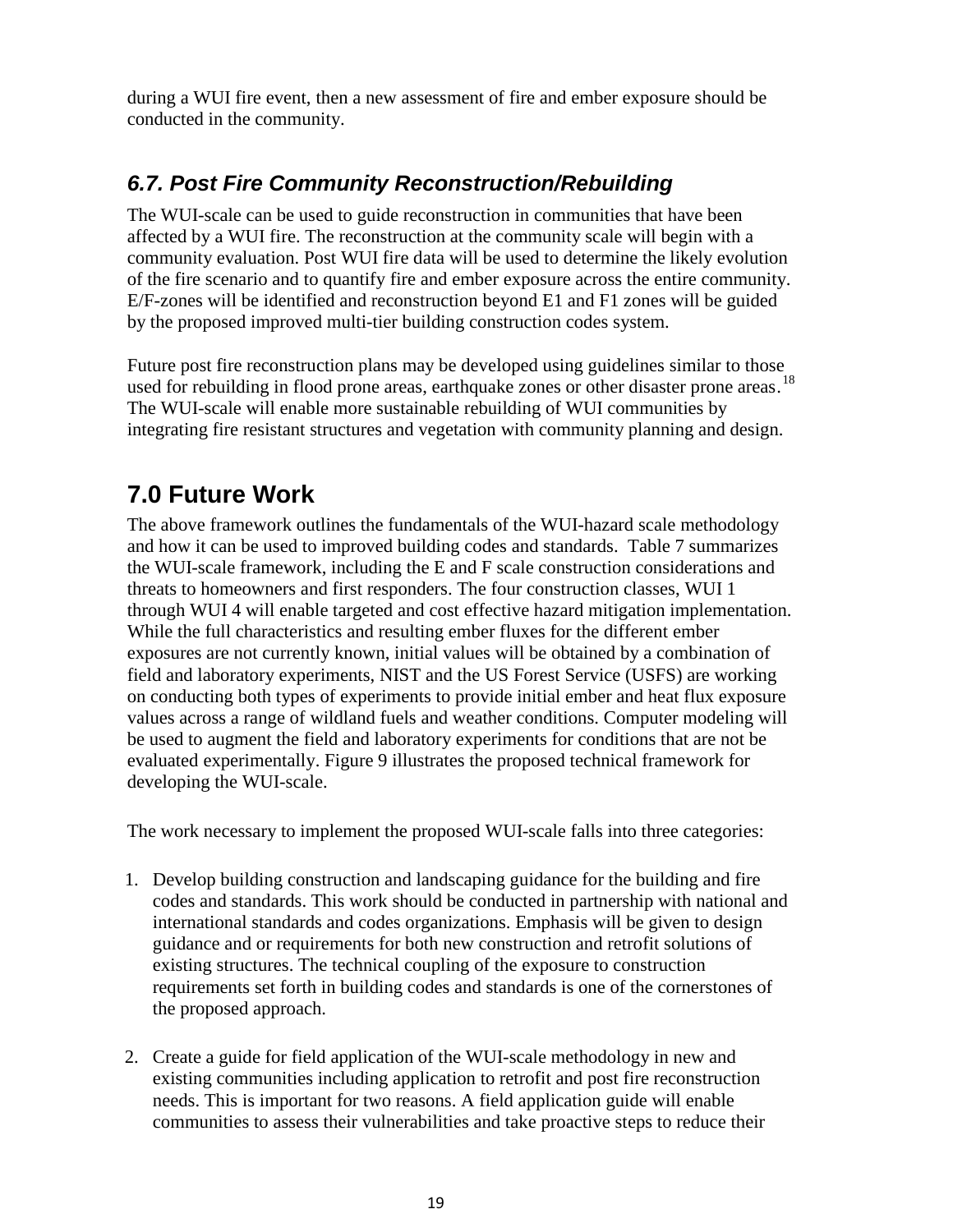WUI risks. The guide will aid for post fire reconstruction for communities affected by WUI fires.

- 3. Refine the guidance and expand the applications through research to better define fire and ember exposure levels based on fuel, topography and local weather. This is the technical foundation of the E/F-scale system. Work will be done with different wildland fuel types and fuel loadings. This work will be done with technical input from laboratory and field experiments as well as through the use of two and threedimensional fire models. The technical approach to the development of the E/F scale has four components:
	- Post-fire data collections, such as conducted by NIST,  $\frac{vi, xvi}{dx}$  $\frac{vi, xvi}{dx}$  $\frac{vi, xvi}{dx}$  $\frac{vi, xvi}{dx}$  $\frac{vi, xvi}{dx}$  Texas Fire Service (TFS) and USFS. The post fire data collections is needed to identify construction and landscaping vulnerabilities as well as validate the performance of implemented hazard reduction technologies.
	- Field data collections from prescribed burns are needed to quantify the fire and ember exposures for different fuel topography and local weather conditions.
	- Laboratory work is needed to characterize the ignition response of structure materials and assemblies to exposures representative of real conditions. Guidance on representative exposure conditions and candidate structure vulnerabilities will be obtained from field data. Representative building constructions will be evaluated for all four building classes identified in Table 7. NIST has developed an ember generator that can be used to generate specific ember size and quantify distributions. The capabilities of this experimental apparatus have been demonstrated on initial experiments with roof assemblies, vents and decks. <sup>[xvii](#page-32-16)</sup>[What about collaborating work with IBHS?]
	- Computer modeling using tools such as the NIST a[nd](#page-32-17) USFS developed wildlandurban interface fire dynamics simulator (WFDS)<sup>xviii</sup> will be initially used to create the zones. WFDS will be used to create simpler tools as technical expertise and model validation mature. Models will also be used to identify ignition threshold zones for the different types of construction and therefore yield the E3 though E1 and F3 though F1 zone boundaries. Representative buildings will be created in the model based on the laboratory experiments. An example of a WFDS calculation for an existing community is shown in Figure 10.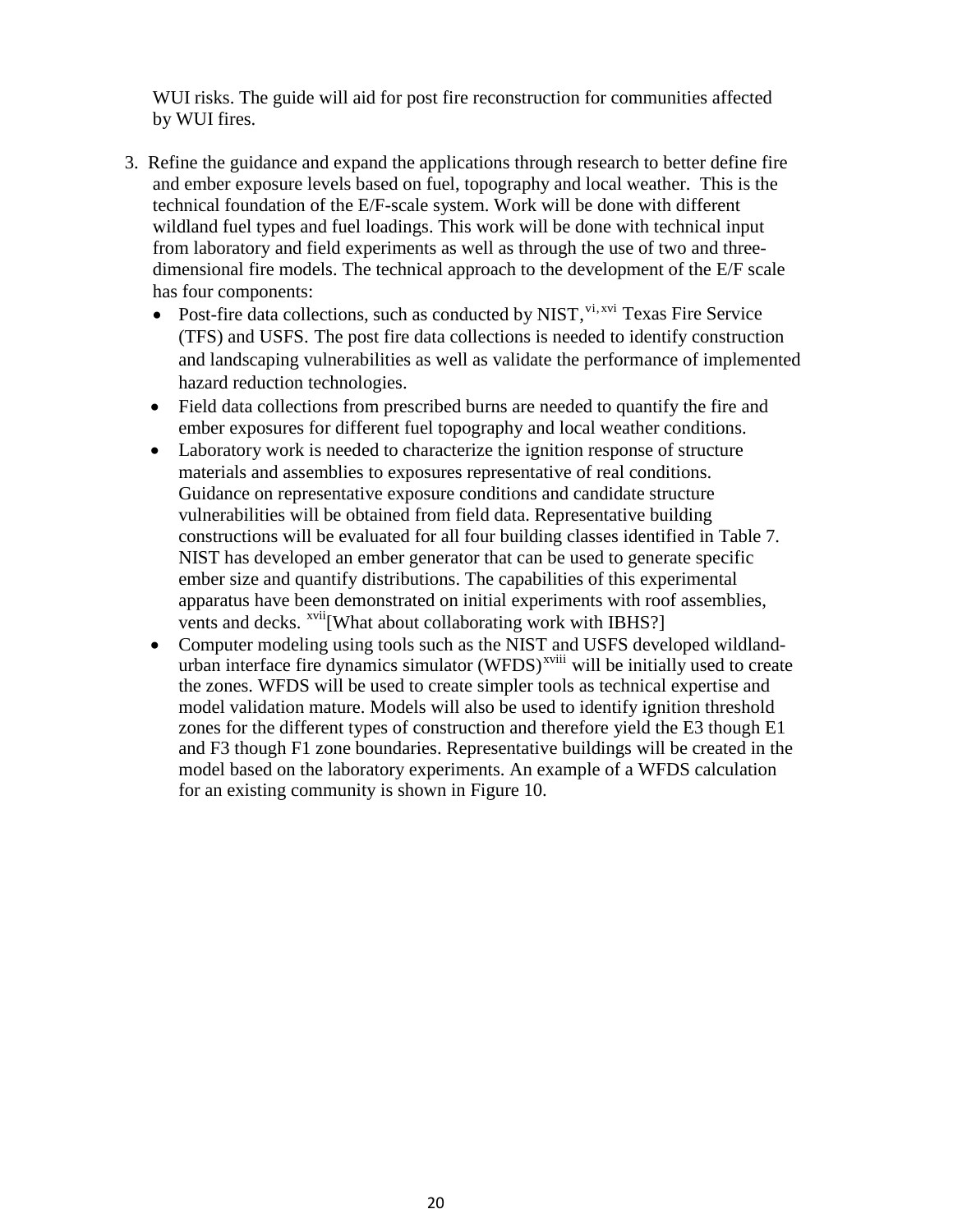<span id="page-27-0"></span>

| E-                     | <b>Ember</b>    | <b>Ember Flux</b>        | <b>Building</b>     | <b>Building Construction</b>                                                                                                                                                                                                                                                                                                               | <b>Threat to</b>  | <b>Threat to Fire</b> |
|------------------------|-----------------|--------------------------|---------------------|--------------------------------------------------------------------------------------------------------------------------------------------------------------------------------------------------------------------------------------------------------------------------------------------------------------------------------------------|-------------------|-----------------------|
| scale/zone             | <b>Exposure</b> | $(grams/m^2\text{-}sec)$ | <b>Construction</b> | <b>Attributes for Protection</b>                                                                                                                                                                                                                                                                                                           | <b>Homeowners</b> | <b>Fighters</b>       |
|                        |                 |                          | <b>Class</b>        | against Embers                                                                                                                                                                                                                                                                                                                             |                   |                       |
| $E-1$                  | None            | None                     | WUI 1               | <b>Normal Construction Requirements</b><br>Maintained Landscaping<br>Local AHJ-Approved Access for firefighting<br>equipment                                                                                                                                                                                                               | N <sub>o</sub>    | N <sub>o</sub>        |
| $E-2$                  | Minor           | **                       | WUI <sub>2</sub>    | Low Hardening Construction Requirements:<br>Treated combustibles allowed on structure<br>Attached treated combustibles allowed<br>Treated combustibles allowed around structure<br>Low flammability plants<br>Irrigated and well maintained Landscaping<br>Local AHJ-Approved Access for firefighting<br>equipment                         | Moderate          | N <sub>o</sub>        |
| $E-3$                  | Significant     | $**$                     | WUI 3               | <b>Intermediate Hardening Construction Requirements:</b><br>No exposed combustibles on structure<br>÷,<br>Combustibles placed well away from Structure<br>$\sim$<br>Low flammability plants<br>$\sim$<br>Irrigated and well maintained Landscaping<br>Local AHJ-Approved Access for firefighting<br>equipment                              | Severe            | N <sub>o</sub>        |
| $E-4$                  | Extreme         | **                       | WUI 4               | <b>High Hardening Construction Requirements:</b><br>No exposed combustibles<br>All vents, opening must be closed<br>Windows and doors must be covered with<br>insulated non-combustible coverings.<br>Irrigated and well maintained low<br>flammability landscaping - not<br>Local AHJ-Approved Access for firefighting<br>equipment - not | Severe            | No                    |
| ** further work needed |                 |                          |                     |                                                                                                                                                                                                                                                                                                                                            |                   |                       |

#### **Table 6: WUI-scale Framework Summary**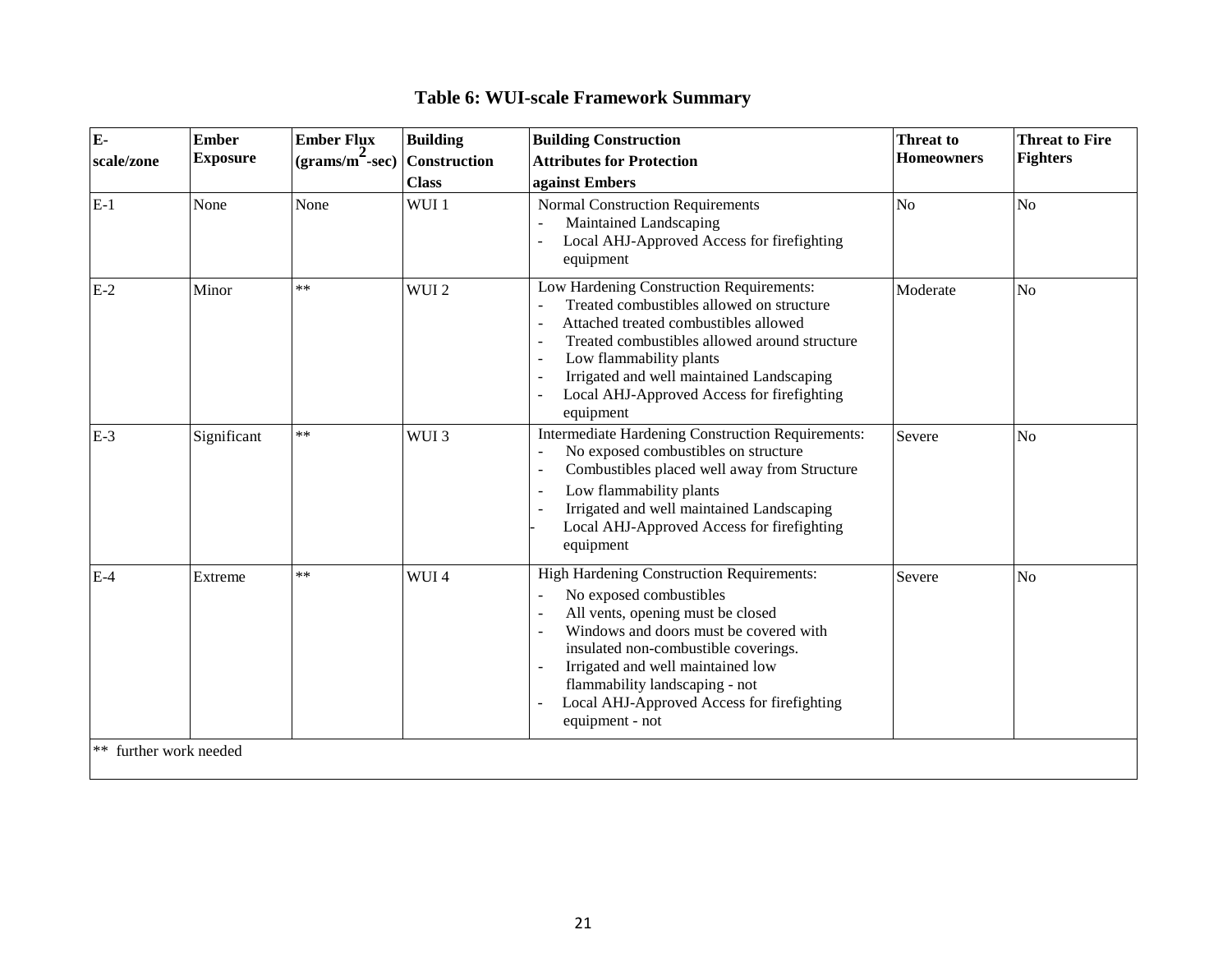| F-scale/zone                                       | <b>Fire</b><br><b>Exposure</b>                                    | <b>Heat Flux</b><br>(W/cm <sup>2</sup> ) | <b>Building</b><br><b>Construction</b> | <b>Building Construction</b><br><b>Attributes for Protection</b>                                                                                                                                                                                                                                                               | <b>Threat to</b><br><b>Homeowners</b> | <b>Threat to Fire</b><br><b>Fighters</b> |  |
|----------------------------------------------------|-------------------------------------------------------------------|------------------------------------------|----------------------------------------|--------------------------------------------------------------------------------------------------------------------------------------------------------------------------------------------------------------------------------------------------------------------------------------------------------------------------------|---------------------------------------|------------------------------------------|--|
|                                                    |                                                                   |                                          | <b>Class</b>                           | against Fire                                                                                                                                                                                                                                                                                                                   |                                       |                                          |  |
| $F-1$                                              | None                                                              | $\Omega$                                 | WUI 1                                  | <b>Normal Construction Requirements</b><br>Maintained Landscaping<br>Local AHJ-Approved Access for firefighting<br>equipment                                                                                                                                                                                                   | N <sub>o</sub>                        | N <sub>o</sub>                           |  |
| $F-2$                                              | Low heat<br>$flux**$                                              | < 0.8                                    | WUI <sub>2</sub>                       | Low Hardening Construction Requirements:<br>Treated combustibles allowed on structure<br>Attached treated combustibles allowed<br>Treated combustibles allowed around structure<br>Low flammability plants<br>Irrigated and well maintained Landscaping<br>Local AHJ-Approved Access for firefighting<br>equipment             | Severe                                | N <sub>o</sub>                           |  |
| $F-3$                                              | Moderate<br>heat flux**                                           | $0.8 - 2$                                | WUI 3                                  | Intermediate Hardening Construction Requirements:<br>No exposed combustibles on structure<br>Combustibles placed well away from Structure<br>Low flammability plants<br>Irrigated and well maintained Landscaping<br>Local AHJ-Approved Access for firefighting<br>equipment                                                   | Severe                                | Moderate                                 |  |
| $F-4$                                              | Severe heat<br>$flux**$<br>(prolonged<br>direct flame<br>contact) | >2                                       | WUI 4                                  | <b>High Hardening Construction Requirements:</b><br>No exposed combustibles<br>All vents, opening must be closed<br>Windows and doors must be covered with<br>insulated non-combustible coverings.<br>Irrigated and well maintained low<br>flammability landscaping<br>Local AHJ-Approved Access for firefighting<br>equipment | Severe                                | Severe                                   |  |
| ** Experiments needed to quantify the flux levels. |                                                                   |                                          |                                        |                                                                                                                                                                                                                                                                                                                                |                                       |                                          |  |

#### **WUI-scale Framework Summary (Continued)**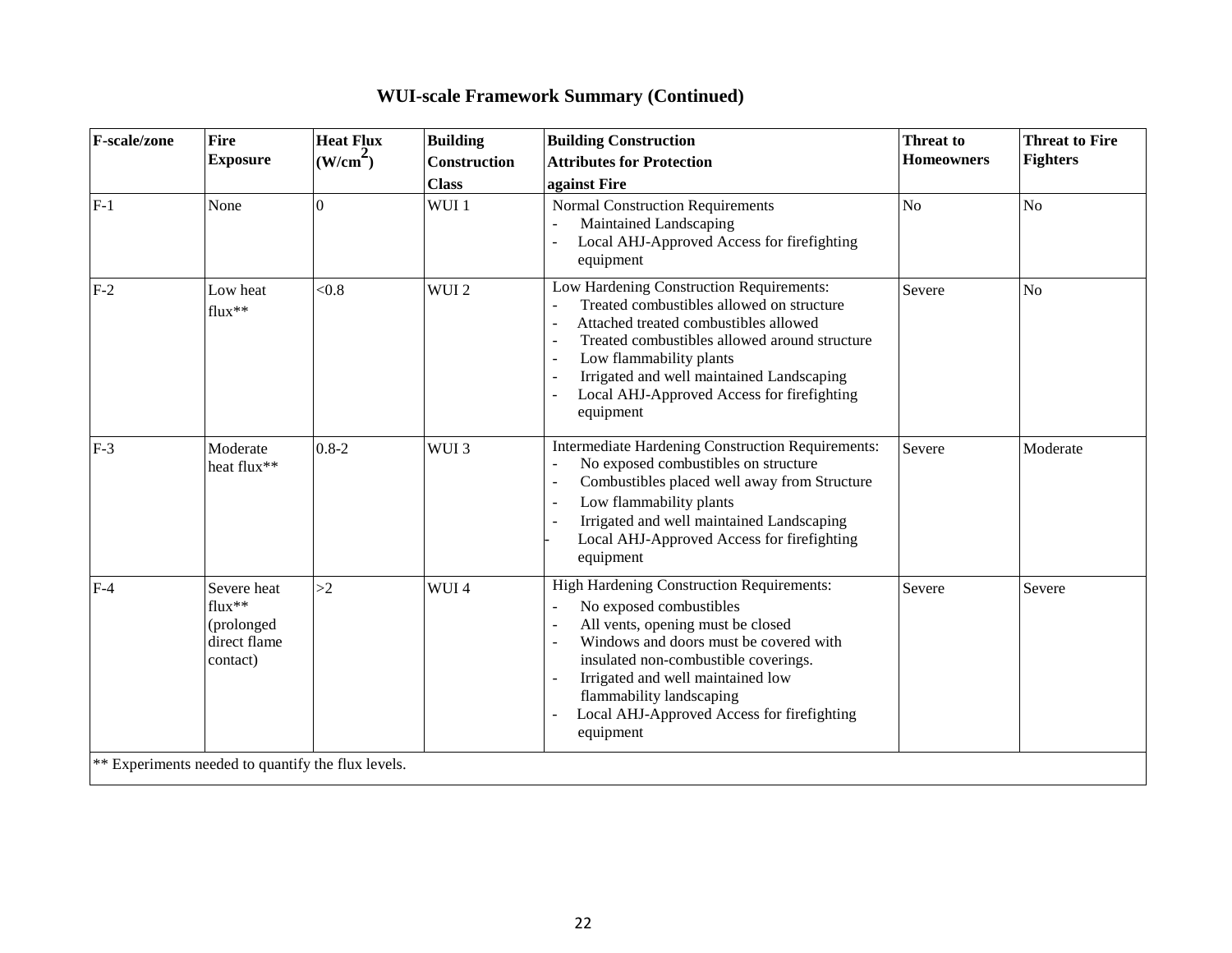

#### **Figure 9: Technical framework for developing the WUI Hazard Scale[11](#page-29-2)**

## <span id="page-29-1"></span><span id="page-29-0"></span>**8.0 Conclusions**

The WUI-scale and zone concept offers a framework for evaluating the fire and ember exposure of proposed and existing WUI communities. The coupling of the WUI-hazard scale concept with a multi-tiered codes and standards framework will enable an efficient reduction in WUI structural losses for both new and existing communities. Additionally, the framework links fire and ember exposure and resident and fire fighter safety. While there is significant technical work that is necessary to fully implement the proposed framework, this coupled exposure-vulnerability technical approach could offer a datadriven cost effective way to reduce losses from future WUI fires.

A quantified and easily implemented exposure scale is needed. Without it, efforts to reduce the structural losses from WUI fire incidents will likely have only limited success. This paper has outlined the framework for the initial development of the WUI-hazard scale concept. Future research will guide further development of the concept for the effective implementation of the WUI-hazard scale/zone concept and WUI building construction class system.

<span id="page-29-2"></span><sup>&</sup>lt;sup>11</sup> Prescribed burns will be conducted in different fuel, topographical and weather conditions.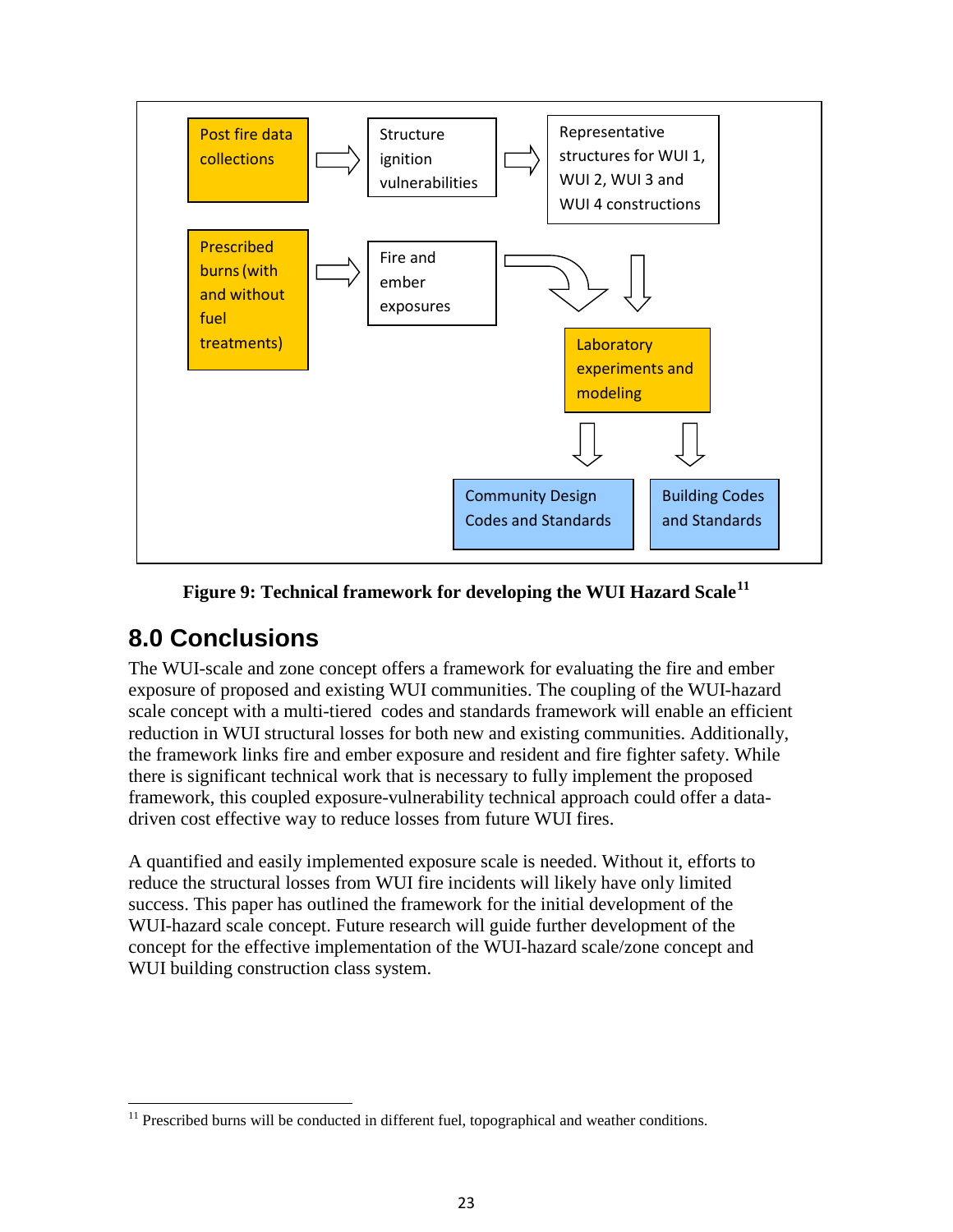

<span id="page-30-1"></span>**Figure 10: Snapshot from a computer simulation, using the Wildland-urban interface Fire Dynamics Simulator (WFDS),18 of a WUI fire in Worley, Idaho. Tree locations and heights were obtained from LiDAR data.**

# <span id="page-30-0"></span>**9.0 Acknowledgments**

This work was made possible though technical collaboration with numerous organizations including but not limited to CAL FIRE, San Diego Building Codes Department, The International Code Council and the National Fire Protection Association. This work is in part funded by the Joint Fire Science Program Project 11-1-3-29, "Evaluating the Effectiveness of Mitigations Activities in the Wildland Urban Interface".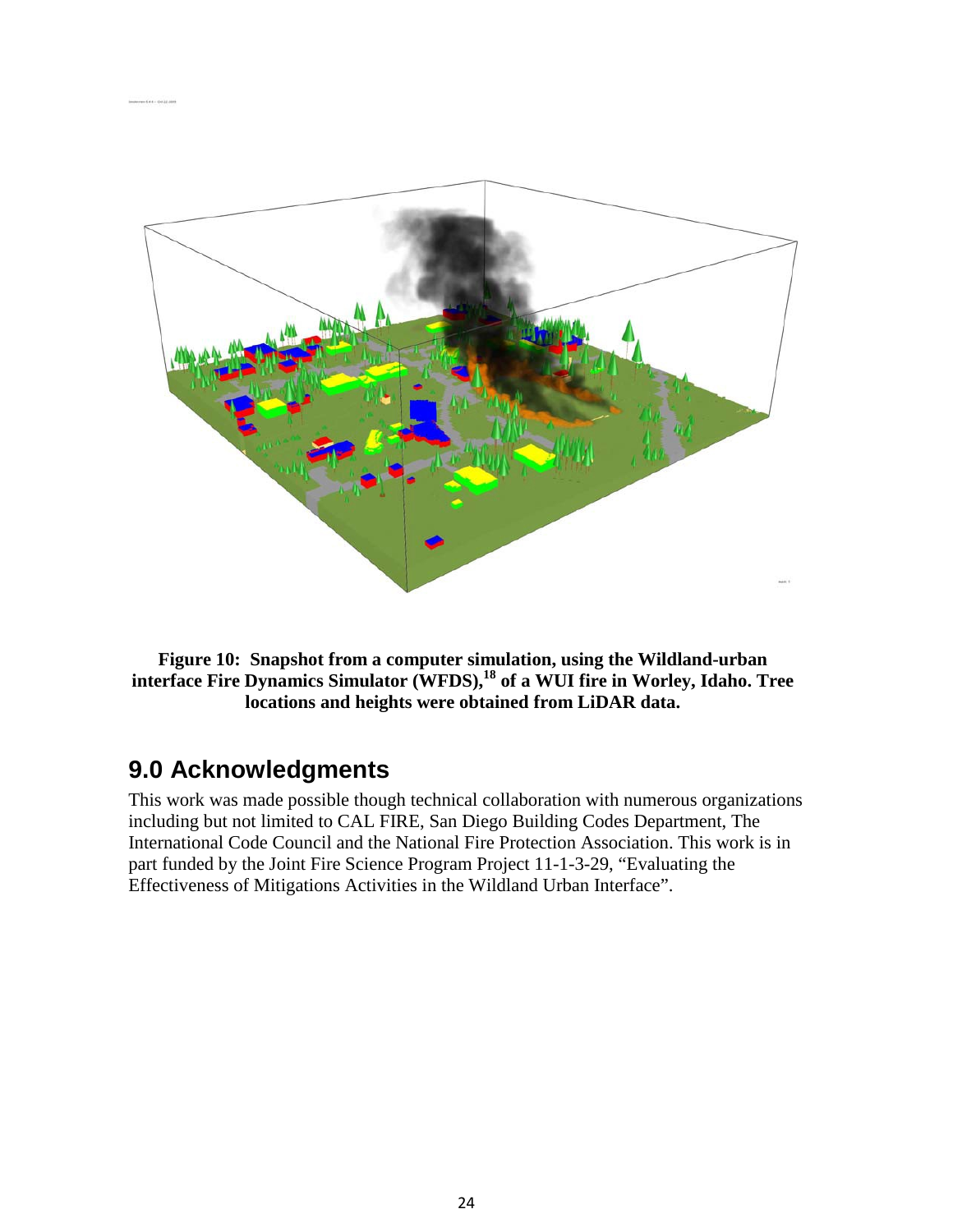# <span id="page-31-0"></span>**10.0 References**

 i <sup>i</sup> International Code Council WUI Fire Statistics, June, 15, 2011 draft.

<sup>ii</sup> Technical discussion with Texas Forest Service, October 2011.

iii Paragraph Citation, 66 Federal Register 753, January 4, 2011

iv Fourmile Canyon Fire, Preliminary Findings, U.S. Department of Agriculture Forest Service Rocky Mountain Research Station, Revised October 12, 2011, <http://www.fs.fed.us/rmrs/docs/fourmile-canyon-fire/preliminary-findings.pdf>

<sup>v</sup> Mega Fires: The Case for Mitigation, Institute of Business and Home Safety, July 2008, [http://www.disastersafety.org/content/data/file/megafires\\_full.pdf](http://www.disastersafety.org/content/data/file/megafires_full.pdf)

vi A Case Study of a Community Affected by the Witch and Guejito Fires, Maranghides and Mell, Fire Technology, 47(2), April 2011, pp. 379-420.

vii California Wildland-Urban Interface Code Information, [http://www.fire.ca.gov/fire\\_prevention/fire\\_prevention\\_wildland\\_codes.php](http://www.fire.ca.gov/fire_prevention/fire_prevention_wildland_codes.php) viii

http://www.fire.ca.gov/fire\_prevention/downloads/ICC\_2009\_Ch7A\_2007\_rev\_1Jan09 [Supplement.pdf](http://www.fire.ca.gov/fire_prevention/downloads/ICC_2009_Ch7A_2007_rev_1Jan09%20Supplement.pdf)

ix Jack Cohen, [http://www.firewise.org/Information/Research-and-Guidance/WUI-Home-](http://www.firewise.org/Information/Research-and-Guidance/WUI-Home-Ignition-Research/The-Jack-Cohen-Files.aspx)[Ignition-](http://www.firewise.org/Information/Research-and-Guidance/WUI-Home-Ignition-Research/The-Jack-Cohen-Files.aspx) [Research/The-Jack-Cohen-Files.aspx](http://www.firewise.org/Information/Research-and-Guidance/WUI-Home-Ignition-Research/The-Jack-Cohen-Files.aspx)

<sup>x</sup> International Code Council, International Wildland-Urban Interface Code, 2012.

<sup>xi</sup> The wildland-urban interface fire problem-current approaches and research needs, Mell, Manzello, Maranghides, Butry and Rehm,, International Journal of Wildland Fire **2010**, 19, 238-251

xii Based on threshold window breakage values identified in NIST-GCR-98-751, Window Breakage Induced by Exterior Flames, Frederick W. Mower, June 1998.

xiii Buschman, A.J., ''Ignition of Some Woods Exposed to Low Level Thermal Radiation,'' NBS Report 7306, Natl. Bur. Stand., Washington, DC, 1961.

xiv JFSP FY2011, Request for Applications, Area Of Interest 9: Fuel Treatments and the Wildland Urban Interface, [http://www.firescience.gov/JFSP\\_AFPs.cfm](http://www.firescience.gov/JFSP_AFPs.cfm)

 $X<sup>XV</sup>$  Fighting Fire with Fire: estimating the efficacy of wildfire mitigation programs using propensity scores, Butry, Environmental and Ecological Statistics 16:291-319 (2009)

xvi Initial Reconnaissance of the 2011 Wildland-Urban Interfaces Fires in Amarillo, Texas, Maranghides, Mell, Ridenour, McNamara, NIST Technical Note 1708, June 2011.